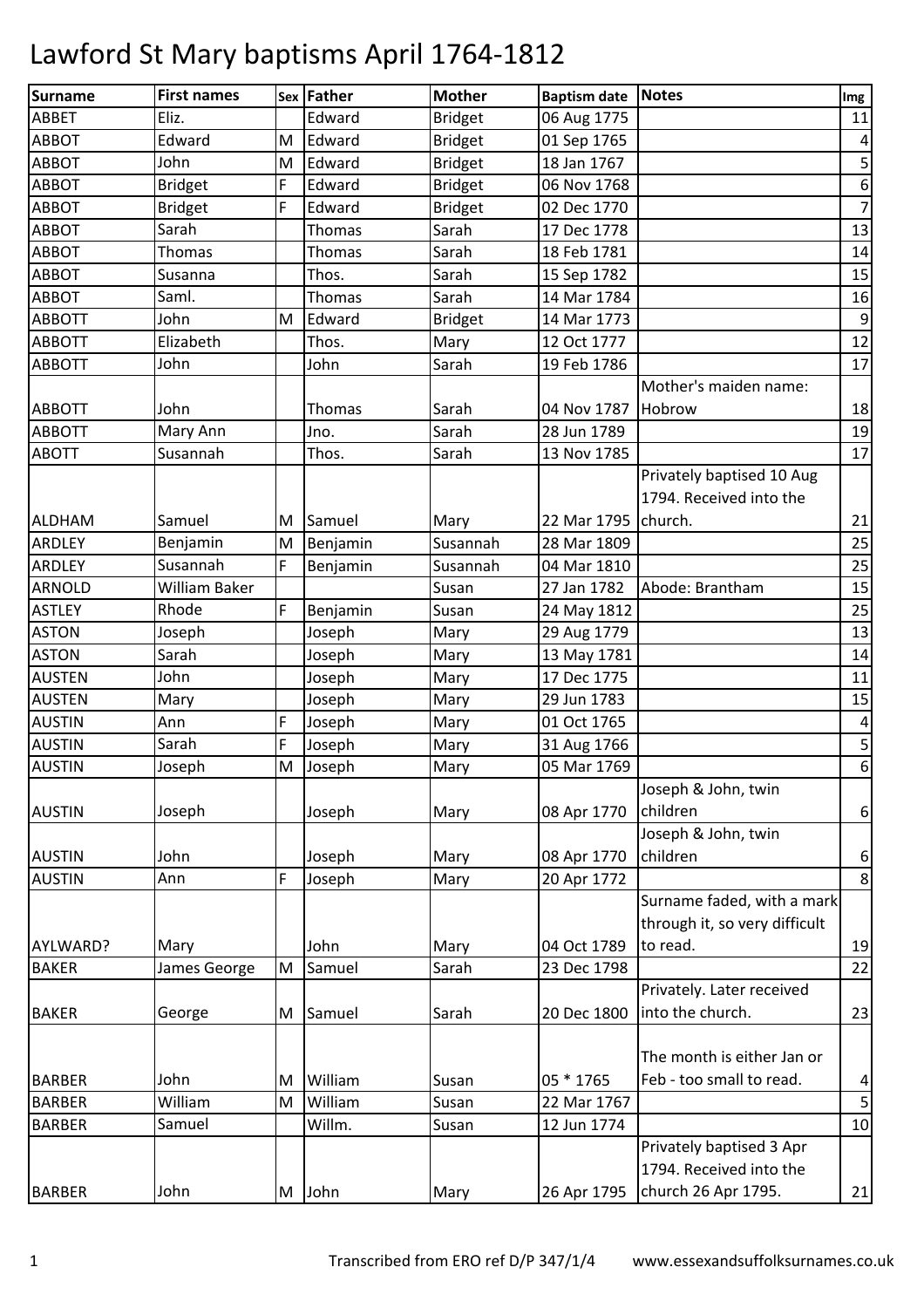| <b>Surname</b>               | <b>First names</b> |          | Sex Father     | <b>Mother</b>    | <b>Baptism date</b>        | <b>Notes</b>                                                                                                               | Img            |
|------------------------------|--------------------|----------|----------------|------------------|----------------------------|----------------------------------------------------------------------------------------------------------------------------|----------------|
| <b>BARBER</b>                | Deborah            | F        | John           | Mary             | 03 Aug 1800                |                                                                                                                            | 22             |
| <b>BARBER</b>                | James              | M        | John           | Mary             | 21 Mar 1803 Privately.     |                                                                                                                            | 23             |
| <b>BARBER</b>                | Susan              | F        | John           | Sarah            | 07 Dec 1806                |                                                                                                                            | 24             |
|                              |                    |          |                |                  |                            | Son of John Butcher & Sarah<br>Barton. Not clear if Butcher<br>is the father's middle name<br>(thus his surname is Barton) |                |
| <b>BARTON</b>                | Michael            |          | M John Butcher | Sarah            | 06 Oct 1771                | or if his surname is Butcher.                                                                                              | $7\vert$       |
| <b>BASKETT</b>               | Elizabeth          |          |                | Elizabeth        |                            | 13 May 1770 Base born child                                                                                                | $6 \mid$       |
| <b>BEESON</b>                | James              | М        | James          | Susan            | 12 Oct 1766                |                                                                                                                            | 5              |
| <b>BEESSON</b>               | Ann                | F        | James          | Susan            | 12 Feb 1769                |                                                                                                                            | $6 \mid$       |
| <b>BEESTON</b>               | Mary               | F        | James          | Susan            | 30 Jun 1771                |                                                                                                                            | 7 <sup>1</sup> |
| <b>BENFIELD</b>              | Mary               |          | Robert         |                  | 17 Feb 1788                | Privately.                                                                                                                 | 18             |
| <b>BENTFIELD</b>             | Joseph             |          | Robert         | Mary             | 09 Oct 1774                |                                                                                                                            | 10             |
| <b>BIGSBY</b>                | Elizabeth          |          | Thomas         | Sarah            | 14 Jul 1782                |                                                                                                                            | 15             |
| <b>BIRKDALE</b>              | George             | M        | George         | Mary             | 03 Jan 1773                |                                                                                                                            | $\overline{9}$ |
| <b>BIRKDALE</b>              | Mary               |          | George         | Mary             | 07 May 1775                |                                                                                                                            | 11             |
| <b>BIRMAN</b>                | Mary               | F        | Richard        | Martha           | 24 Feb 1793                |                                                                                                                            | 20             |
| <b>BLOICE</b>                | John               |          | John           | Susan            | 22 Feb 1780                |                                                                                                                            | 14             |
| <b>BLOICE</b>                | James              |          | John           | Susannah         | 18 Aug 1782                |                                                                                                                            | 15             |
| <b>BLOIS</b>                 | Joseph             | M        | John           | Susan            | 21 Dec 1783                |                                                                                                                            | 16             |
| <b>BLOIS</b>                 | Martin             |          | John           | Susan            | 29 May 1785                |                                                                                                                            | 16             |
| <b>BLOIS</b>                 | Peggy              | F        | James          | Mary             | 21 Sep 1788                |                                                                                                                            | 18             |
| <b>BLOIS</b>                 | <b>Bett</b>        |          | John           | Susan            | 07 Dec 1788                |                                                                                                                            | 18             |
| <b>BLOIS</b>                 | John               |          | James          | Sarah            | 16 Jan 1791                |                                                                                                                            | 19             |
| <b>BLOIS</b>                 | Hannah             |          | John           | Susan            | 19 Jun 1791                |                                                                                                                            | 19             |
| <b>BLOIS</b>                 | William            | M        | James          | Susanh.          | 04 Nov 1792                |                                                                                                                            | 20             |
| <b>BLOIS</b>                 | Mary               | F        |                | Mary             |                            | 29 Aug 1802   Brought to church.                                                                                           | 23             |
| <b>BLOIS</b>                 | James              |          | M John         | Sarah            | 13 May 1810                |                                                                                                                            | 25             |
| <b>BLOIS</b>                 | John               | M        | John           | Sarah            | 20 Dec 1812                |                                                                                                                            | 25             |
| <b>BLOOM</b>                 | William            | M        | James          | Judith           | 01 Jun 1804                | Privately.                                                                                                                 | 24             |
| <b>BLOOM</b>                 | Robert             | M        | James          | Judith           | 07 Sep 1806                |                                                                                                                            | 24             |
| <b>BLOOM</b><br><b>BLOOM</b> | William<br>Edward  | M<br>M   | James<br>James | Judith<br>Judith | 07 Sep 1806<br>01 Jan 1809 | Received. Had been<br>baptised 27 Dec 1804.                                                                                | 24<br>25       |
|                              |                    |          |                |                  |                            | Born 20 Jan 1793. Publicly<br>baptized and received into<br>the church "she being<br>between 14 & 15 years of              |                |
| <b>BLOOMFIELD</b>            | Jane               | F        | Henry          | Elizabeth        | 03 May 1807 age."          |                                                                                                                            | 24             |
| <b>BLOYCE</b>                | Thomas             |          | John           | Susan            | 28 Oct 1787                | Mother's maiden name:<br>Clark                                                                                             | 18             |
|                              |                    |          |                |                  |                            | Son of Revd. William<br>Bockin? (faded) Received                                                                           |                |
| <b>BOCKIN?</b>               | William Edward     | <b>M</b> | William        | Mary             | 06 Nov 1804                | into the church.                                                                                                           | 24             |
| <b>BOLTON</b>                | John               | M        | John           | Anne             | 01 Jan 1809                |                                                                                                                            | 25             |
| <b>BOLTON</b>                | James              | M        | John           | Anne             | 28 Dec 1810                |                                                                                                                            | 25             |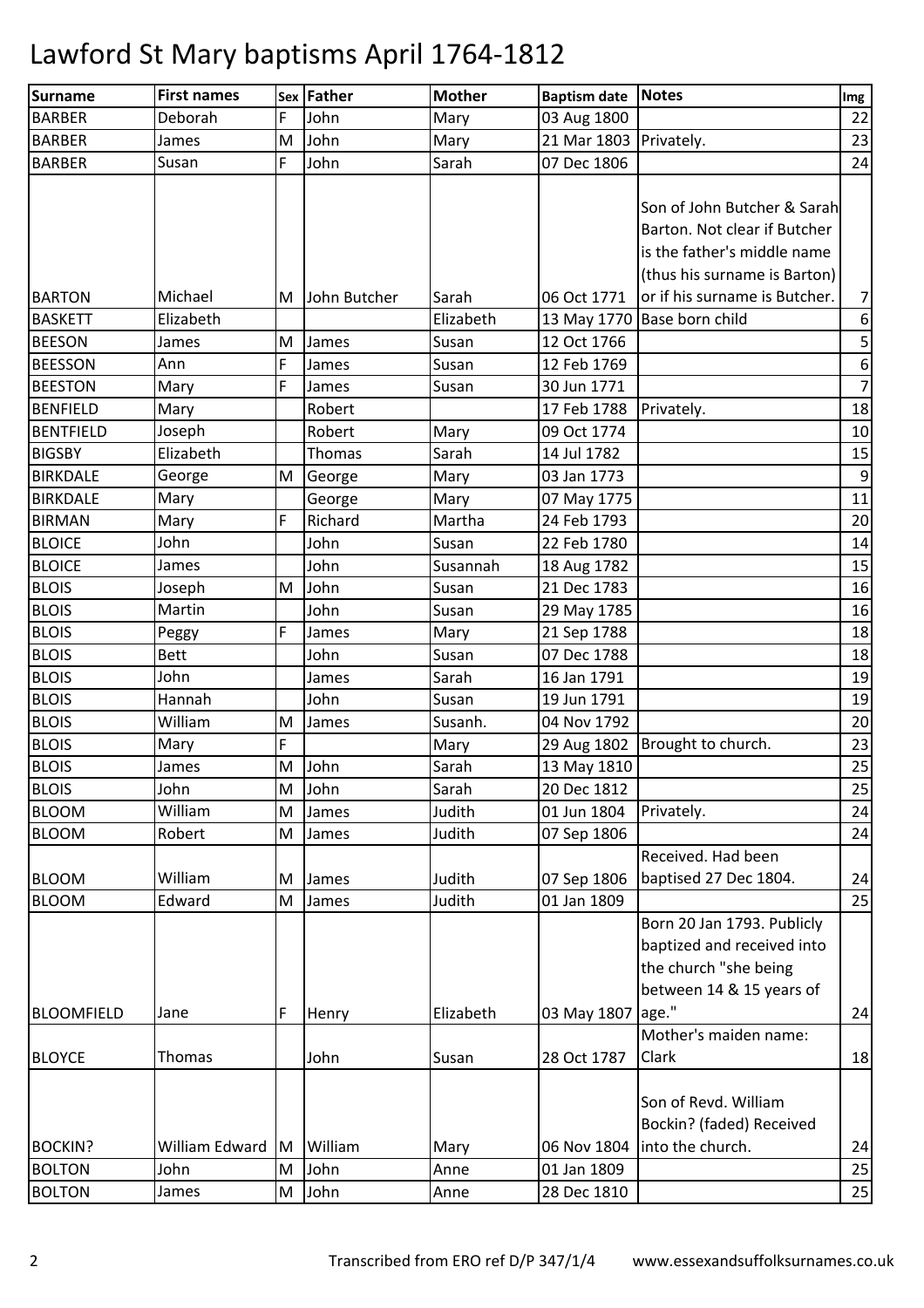| <b>Surname</b>    | <b>First names</b>   |   | Sex Father | <b>Mother</b> | <b>Baptism date</b> | <b>Notes</b>                                | Img              |
|-------------------|----------------------|---|------------|---------------|---------------------|---------------------------------------------|------------------|
| <b>BRETT</b>      | Ann                  |   | Thomas     | Eleanor       | 02 Aug 1789         |                                             | 19               |
| <b>BRIDGES</b>    | Lucy                 | F | John       | Judah         | 04 Apr 1784         |                                             | 16               |
|                   |                      |   |            |               |                     |                                             |                  |
| <b>BRIDGES</b>    | George Wilson        |   | George     | Mary          | 06 Jul 1788         | Privately. Born 3 July 1788                 | 18               |
|                   |                      |   |            |               |                     |                                             |                  |
|                   |                      |   |            |               |                     | Privately. Born 15 Jan 1790.                |                  |
|                   |                      |   |            |               |                     | Received into Congregation                  |                  |
| <b>BRIDGES</b>    | Mary Anne            |   | George     | Mary          | 24 Jan 1790         | 29 May 1792                                 | 19               |
| <b>BRIDGES</b>    | Jane                 | F | George     | Mary          | 10 Feb 1793         | Privately. Recd Sep 1793.                   | 20               |
| <b>BRIDGES</b>    | John William         | M | George     | Mary          | 05 Aug 1795         | Born 27 July 1795                           | 21               |
| <b>BRIDGES</b>    | Sarah Ann            | F | George     | Mary          | 02 Sep 1797         | <b>Born 3 Aug 1797</b>                      | 22               |
|                   |                      |   |            |               |                     |                                             |                  |
|                   |                      |   |            |               |                     | Privately baptised.                         |                  |
|                   |                      |   |            |               |                     | (Received into the church                   |                  |
| <b>BRIDGES</b>    | Elizabeth            | F | George     | Mary          |                     | 26 May 1799   later, but date is illegible) | 22               |
| <b>BRIDGES</b>    | Anne                 | F | George     | Mary          | 07 Aug 1803         |                                             | 24               |
| <b>BRIDGES</b>    | <b>Frances Maria</b> | F | George     | Mary          | 07 Aug 1803         | Received into the church                    | 24               |
|                   |                      |   |            |               |                     | First names hard to read.                   |                  |
|                   |                      |   |            |               |                     | Born 23rd of the preceeding                 |                  |
|                   |                      |   |            |               |                     | January. (not clear if this                 |                  |
|                   | Georgina?            |   |            |               |                     | means 1806 or 1807)                         |                  |
|                   | Charlotte            |   |            |               |                     | Mother's maiden name:                       |                  |
| <b>BRIDGES</b>    | Sophia?              | F | George     | Mary          | 04 Sep 1807         | Wilson?                                     | 25               |
|                   |                      |   |            |               |                     |                                             |                  |
| <b>BRIDGES</b>    | Charles Marratt M    |   | George     | Mary          | 18 Jun 1809         | Privately. Born 7 Feb 1809                  | 25               |
| <b>BROWNSMITH</b> | Mary                 | F | John       | Deborah       | 22 Apr 1764         |                                             | $\boldsymbol{4}$ |
| <b>BROWNSMITH</b> | Sarah                | F | John       | Deborah       | 21 Dec 1766         |                                             | 5 <sup>1</sup>   |
|                   |                      |   |            |               |                     | Also appears on image 31                    |                  |
| <b>BUNCH</b>      | Mary                 | F | Joseph     | Elizabeth     | 08 Jul 1810         | by mistake.                                 | 25               |
| <b>BURGES</b>     | Mary                 | F | Robert     | Elizabeth     | 06 Nov 1768         |                                             | 6                |
| <b>BURGESS</b>    | James                |   | Robert     | Ann           | 02 Oct 1785         |                                             | 17               |
| <b>BURGESS</b>    | Maria                |   | Robt.      | Maria         | 22 Jun 1788         |                                             | 18               |
| <b>BURGESS</b>    | Thos.                |   | Robt.      | Anne          | 14 Aug 1791         |                                             | 19               |
| <b>BURGESS</b>    | William              |   | James      | Mary          | 18 Dec 1791         |                                             | 20               |
| <b>BURGESS</b>    | Charlotte            | F | Robt.      | Anne          | 08 Jun 1794         |                                             | 20               |
| <b>BURGESS</b>    | Mary                 | F | James      | Mary          | 02 Aug 1795         |                                             | 21               |
| <b>BURGESS</b>    | James                | M | James      | Mary          | 11 Sep 1796         |                                             | 22               |
| <b>BURGESS</b>    | John                 | M | Robert     | Ann           | 23 Dec 1798         |                                             | 22               |
| <b>BURGESS</b>    | Mary Anne            | F | Robert     | Anne          | 22 Nov 1801         |                                             | 23               |
|                   |                      |   |            |               |                     |                                             |                  |
| <b>BURGESS</b>    | Sarah                | F | James      | Mary          | 24 Apr 1803         | Received into the church.                   | 23               |
| <b>BURGESS</b>    | Susanna              | F | Jaes       | Mary          | 25 May 1804         |                                             | 24               |
| <b>BURMAN</b>     | William              | M | Richard    | Mathew        | 16 Apr 1797         |                                             | 22               |
| <b>BURMAN</b>     | Elizabeth            | F | Richard    | Martha        | 22 Aug 1802         |                                             | 23               |
| <b>BURNHAM</b>    | Martha               | F | Richard    | Martha        | 03 Apr 1795         |                                             | 21               |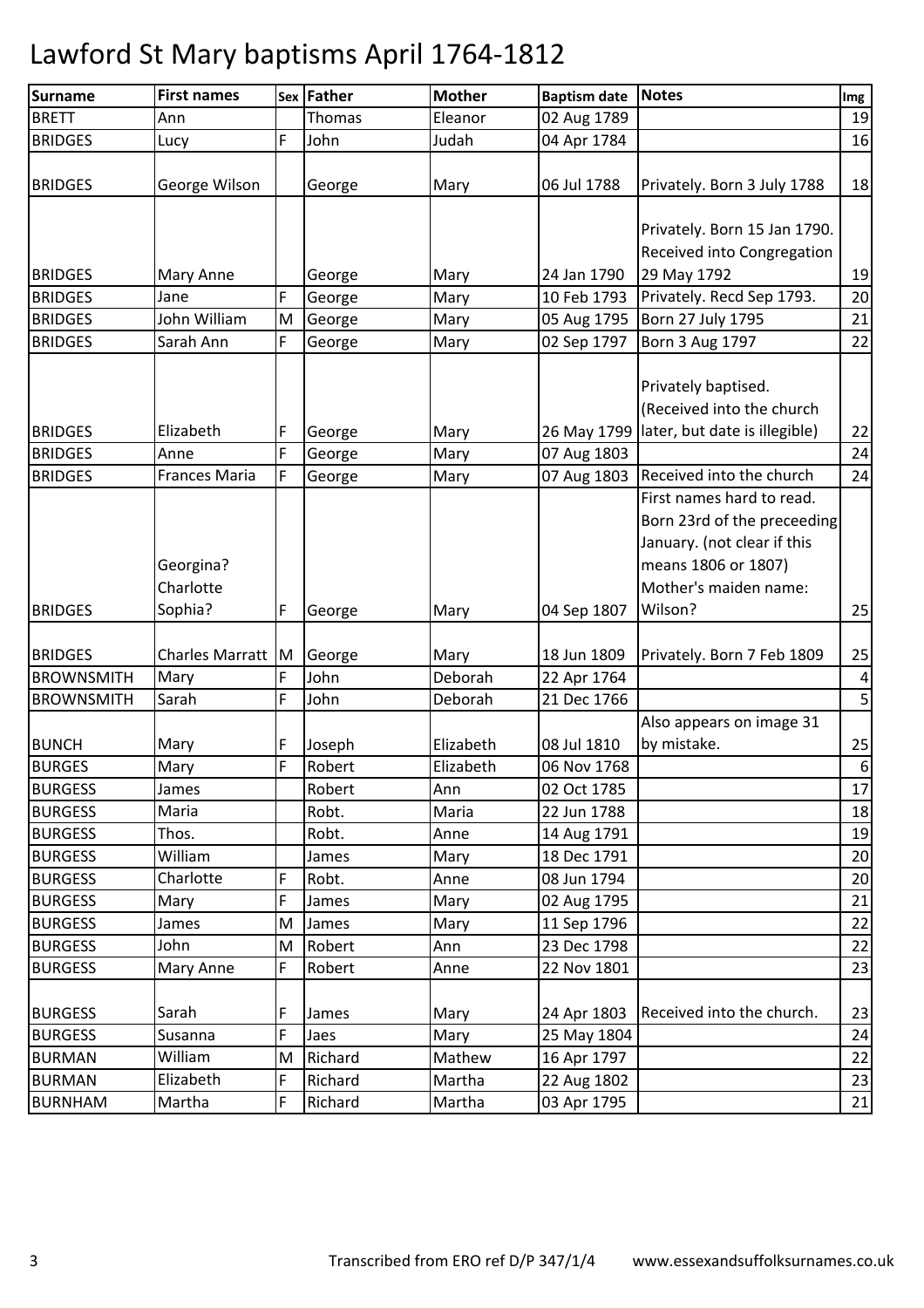| Surname           | <b>First names</b> |   | Sex Father | <b>Mother</b> | <b>Baptism date Notes</b> |                               | Img              |
|-------------------|--------------------|---|------------|---------------|---------------------------|-------------------------------|------------------|
|                   |                    |   |            |               |                           |                               |                  |
|                   |                    |   |            |               |                           | Son of John Butcher & Sarah   |                  |
|                   |                    |   |            |               |                           | Barton. Not clear if Butcher  |                  |
|                   |                    |   |            |               |                           | is the father's middle name   |                  |
|                   |                    |   |            |               |                           | (thus his surname is Barton)  |                  |
| <b>BUTCHER</b>    | Michael            | M | John       | Sarah         | 06 Oct 1771               | or if his surname is Butcher. | $7\vert$         |
| <b>BUTCHER</b>    | Sarah              | F | John       | Sarah         | 31 Jan 1773               |                               | $\overline{9}$   |
| <b>BUTCHER</b>    | John               |   | John       | Sarah         | 16 Apr 1775               |                               | 11               |
| <b>BUTCHER</b>    | Priscilla          |   | John       | Sarah         | 13 Jul 1777               |                               | 12               |
| <b>BUTCHER</b>    | Mary               |   | John       | Sarah         | 06 Jun 1779               |                               | 13               |
| <b>BUTCHER</b>    | William            |   | John       | Sarah         | 18 Mar 1781               |                               | 14               |
| <b>BUTCHER</b>    | Elizabeth          |   | John       | Sarah         | 20 Jul 1783               |                               | 15               |
| <b>BUTCHER</b>    | Eliz.              |   | John       | Sarah         | 19 Jun 1785               |                               | 16               |
| <b>CAMP</b>       | <b>Thomas</b>      |   | Thos.      | Alice         | 27 Jun 1784               |                               | 16               |
| <b>CAREY</b>      | Thos.              |   | Henry      | Sarah         | 20 Nov 1791               |                               | 20               |
| <b>CAREY</b>      | James Payne        | M | James      | Ary           | 19 Apr 1811               | Privately.                    | 25               |
| <b>CARRINGTON</b> | Robert             | M | Robert     | Anna Matilda  | 08 Feb 1808               | Privately.                    | 25               |
| <b>CARRINGTON</b> | Mary               | F | John       | Martha        | 22 Feb 1808               |                               | 25               |
| <b>CARTER</b>     | Sarah              | F | Jonathan   | Ann           | 21 Sep 1766               |                               | $\mathsf S$      |
| <b>CARTER</b>     | John               | M | Jonathan   | Ann           | 27 Nov 1768               |                               | 6                |
| <b>CARTER</b>     | William            | M | Jonathan   | Ann           | 06 May 1770               |                               | 6                |
| <b>CARTER</b>     | John               | M | Jonathan   | Ann           | 27 Oct 1771               |                               | $\bf 8$          |
| <b>CARY</b>       | Robert             |   | Ambrose    | Susan         | 17 Oct 1779               |                               | 13               |
| <b>CARY</b>       | Lucy               |   | Henry      | Sarah         | 30 Jan 1780               |                               | 14               |
|                   | Elizabeth          |   |            |               |                           |                               |                  |
| <b>CAUBLE</b>     | Pyramid?           |   | Thos.      | Margaret      | 15 Jun 1783               |                               | 15               |
| <b>CHANDLER</b>   | Elizabeth          | F | George     | Elizabeth     | 24 Sep 1769               |                               | $\boldsymbol{6}$ |
| <b>CHANDLER</b>   | George             | M | George     | Elizabeth     | 30 Jun 1771               |                               | $\overline{7}$   |
| <b>CHANDLER</b>   | George             | M | George     | Elizabeth     | 31 Jan 1773               |                               | $\boldsymbol{9}$ |
| <b>CHAPLAIN</b>   | Isaac              | M | Abraham    | Hannah        | 30 Oct 1808               |                               | 25               |
| <b>CHAPLAIN</b>   | Charles            | M | Nathaniel  | Mary          | 15 Jan 1809               |                               | 25               |
| <b>CHAPLIN</b>    | Nathaniel          | M | Nathaniel  | Mary          | 26 Jul 1801               |                               | 23               |
|                   |                    |   |            |               |                           |                               |                  |
|                   |                    |   |            |               |                           | Privately baptised. Brought   |                  |
| <b>CHAPLIN</b>    | William            | M | Nathaniel  | Mary          | 21 Oct 1802               | to church 26 Dec.             | 23               |
|                   |                    |   |            |               |                           | Privately. Received into the  |                  |
| <b>CHAPLIN</b>    | <b>Mary Anne</b>   | F | Nathaniel  | Mary          | 29 Sep 1804               | church 28th October.          | 24               |
| <b>CHAPLIN</b>    | John               | M | John       | Elizth.       | 27 Dec 1807               |                               | 25               |
| CHAPMAN           | Sarah              |   | John       | Elizabeth     | 23 Jun 1806               |                               | 24               |
| <b>CHILD</b>      | Elizabeth          |   | Willm.     | Mary          | 09 Oct 1788               |                               | 18               |
| <b>CHILDS</b>     | Mary               |   | William    | Mary          | 02 Aug 1777               |                               | 12               |
|                   | Margaret           |   |            |               |                           |                               |                  |
| <b>CHILDS</b>     | Deborah            |   | William    | Mary          | 28 Jul 1778               |                               | 13               |
| <b>CHILDS</b>     | William            |   | William    | Mary          | 17 Dec 1779               |                               | 13               |
| <b>CHILDS</b>     | John               |   | Wm.        | Mary          | 07 Sep 1781               |                               | 14               |
| <b>CHILES</b>     | Daniel             |   | Willm.     | Mary          | 03 Aug 1783               |                               | 15               |
| <b>CHISELL</b>    | Susan              |   | Willm.     | Susan         | 07 Dec 1788               |                               | 18               |
| <b>CHISNAL</b>    | Benjamin           |   | Richard    | Mary          | 03 Apr 1791               |                               | 19               |
| CHISNAL           | Ann                | F | Richard    | Mary          | 16 Apr 1797               |                               | 22               |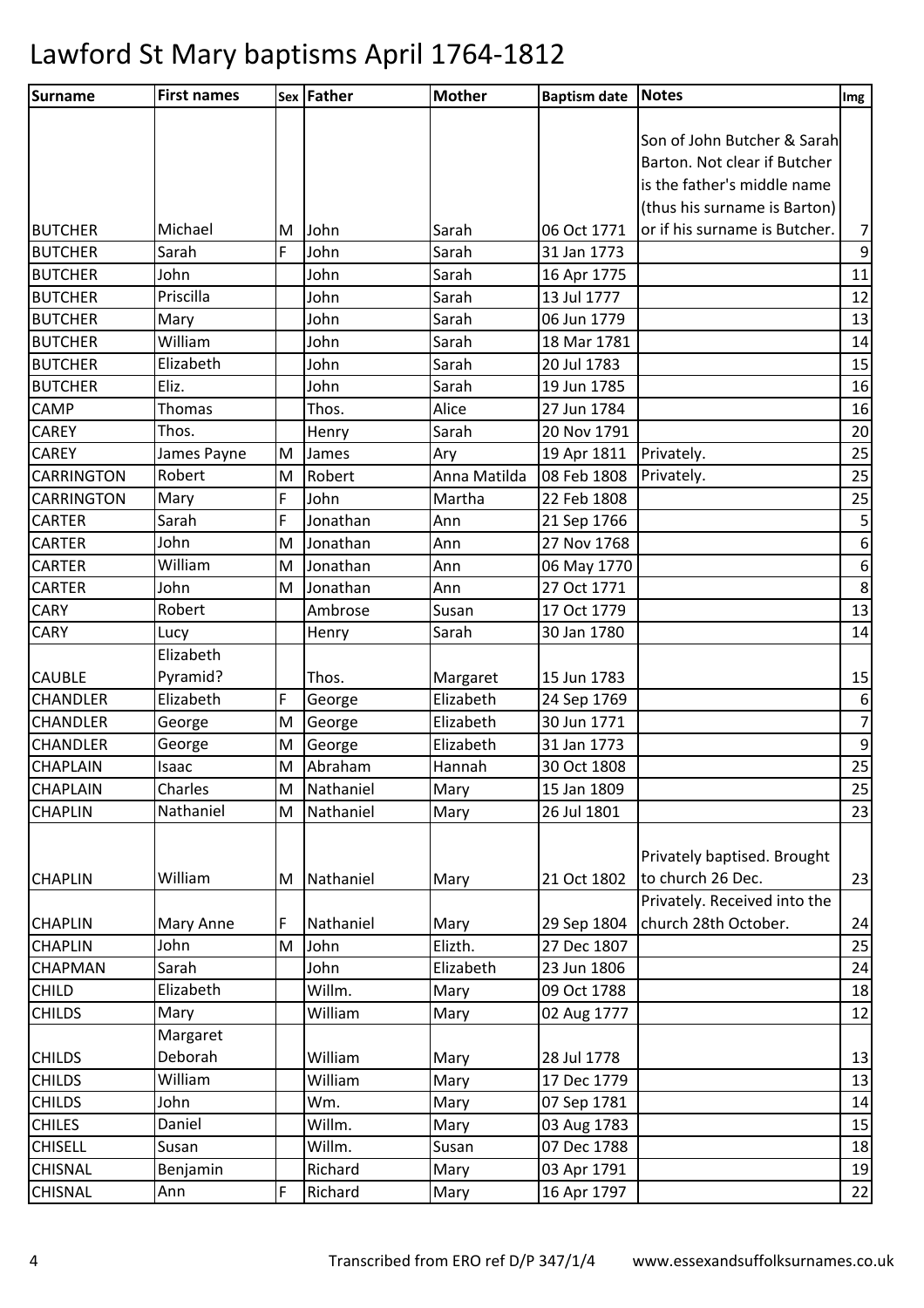| <b>Surname</b>   | <b>First names</b>   |   | Sex Father | <b>Mother</b> | <b>Baptism date Notes</b>  |                             | Img              |
|------------------|----------------------|---|------------|---------------|----------------------------|-----------------------------|------------------|
| <b>CHISNALL</b>  | Charles              |   | Richard    | Mary          | 23 Sep 1787                |                             | 18               |
| <b>CHISNALL</b>  | <b>Bett</b>          |   | Richard    | Mary          | 22 Jan 1789                |                             | 19               |
| <b>CHISNALL</b>  | Susannah             | F | Richd.     | Mary          | 25 Dec 1793                |                             | 20               |
|                  |                      |   |            |               |                            |                             |                  |
| <b>CHISNEL</b>   | Hannah Norman F      |   |            | Hannah        | 09 Aug 1812   Illegitimate |                             | 25               |
| <b>CHISNELL</b>  | James                | M | Richard    | Mary          | 06 Apr 1800                |                             | 22               |
| <b>CHURCH</b>    | Mary                 | F | Samuel     | Elizabeth     | 10 May 1798                |                             | 22               |
| <b>CLARK</b>     | Isaac                |   | Saml.      | Anne          | 24 Jun 1792                |                             | 20               |
| <b>CLARK</b>     | James                | M |            | Ann           | 09 Mar 1794                |                             | $20\,$           |
| <b>CLARKE</b>    | Leah                 | F | Saml.      | Ann           | 13 Jul 1794                |                             | 20               |
| <b>CLASBY</b>    | William              |   | John       | Mary          | 01 Apr 1774                |                             | 10               |
| <b>CLASBY</b>    | William              |   | John       | Mary          | 24 Aug 1777                |                             | 12               |
| <b>CLEMENT</b>   | Hannah               |   | George     | Hannah        | 19 Sep 1790                |                             | 19               |
| CO[OW]PER        | Elizabeth            | F | John       | Susan         | 10 Jun 1764                |                             | $\pmb{4}$        |
| <b>COATNEL</b>   | Samuel               | M | Samuel     | Sarah         | 08 Jun 1766                |                             | 5                |
| <b>COATNEL</b>   | John                 | M | John       | Susan         | 15 Jan 1769                |                             | 6                |
| <b>COATNELL</b>  | Hannah               | F | Samuel     | Sarah         | 04 Jul 1773                |                             | $\mathsf 9$      |
| <b>COBBELL</b>   | <b>William Ollis</b> | M |            | Elizabeth     | 16 Mar 1806                |                             | 24               |
| <b>COBBLE</b>    | Hannah               |   | Thomas     | Margaret      | 07 Jul 1780                |                             | 14               |
|                  |                      |   |            |               |                            | Privately baptised 26 Oct   |                  |
| <b>COCKERELL</b> | Elisabeth            | F | John       | Elisabeth     | 26 Feb 1795                | 1794. Born 23 Oct 1794.     | 21               |
| <b>COCKERELL</b> | John                 | M | John       | Elisabeth     | 20 Mar 1796                |                             | 21               |
| <b>COCKERELL</b> | Samuel               | M | John       | Eliz.         | 26 Jan 1798                |                             | 22               |
|                  |                      |   |            |               |                            |                             |                  |
|                  |                      |   |            |               |                            | Privately baptised. Brought |                  |
| <b>COCKERILL</b> | <b>Thomas</b>        | M | John       | Elizabeth     | 28 Nov 1802                | to church 19 Dec.           | 23               |
| <b>COE</b>       | Mary                 |   | Samuel     | Eliz.         | 12 Mar 1786                |                             | 17               |
|                  |                      |   |            |               |                            | Mother's maiden name:       |                  |
| <b>COE</b>       | Elizabeth            |   | Samuel     | Elizabeth     | 20 Jan 1788                | Ratly                       | 18               |
| <b>COLLIER</b>   | Rachel               |   | Abraham    | Rachel        | 08 Sep 1776                |                             | 12               |
| <b>COLLIER</b>   | Abraham              |   | Abraham    | Rachel        | 30 Aug 1778                |                             | 13               |
| <b>COOK</b>      | Thomas               | M | John       | Ann           | 22 Feb 1767                |                             | $\mathsf{5}$     |
| <b>COOK</b>      | Ann                  | F | John       | Ann           | 10 Jan 1768                |                             | $\boldsymbol{6}$ |
| <b>COOK</b>      | Henry                | M | John       | Ann           | 10 Oct 1769                |                             | 6                |
| COOK             | Elizabeth            | F | John       | Ann           | 07 Apr 1771                |                             | $\overline{7}$   |
| <b>COOK</b>      | Henry                | M | John       | Ann           | 07 Aug 1772 Privately.     |                             | 9                |
| <b>COOK</b>      | Eliz.                |   | John       | Ann           | 02 Apr 1775                |                             | 11               |
| <b>COOKE</b>     | Henry                |   | John       | Anne          | 04 Nov 1781                |                             | 14               |
| <b>COOKE</b>     | Robert               |   | Thos.      | Hannah        | 04 Jun 1786                |                             | 17               |
| <b>COOPER</b>    | William              | M | William    | Susan         | 11 Oct 1772                |                             | 9                |
| <b>COOPER</b>    | Thomas               |   | Thomas     | Hannah        | 21 May 1775                |                             | 11               |
| <b>COOPER</b>    | Sam.                 |   | Tho.       | Hannah        | 05 May 1776                |                             | 11               |
| <b>COOPER</b>    | John                 |   | William    | Susan         | 27 Oct 1776                |                             | 12               |
| <b>COOPER</b>    | John                 |   | Thomas     | Hannah        | 21 Dec 1777                |                             | 12               |
| <b>COOPER</b>    | Hannah               |   | Thomas     | Hannah        | 21 Jan 1779                |                             | 13               |
| <b>COOPER</b>    | Elizabeth            |   | Thomas     | Hannah        | 24 Sep 1780                |                             | 14               |
| <b>COOPER</b>    | Hannah               |   | Thomas     | Hannah        | 26 May 1782                |                             | 15               |
| <b>COOPER</b>    | Wm.                  |   | Thos.      | Hannah        | 24 Oct 1784                |                             | 16               |
| <b>COOPER</b>    | James                |   | Thos.      | Hannah        | 05 Oct 1788                |                             | 18               |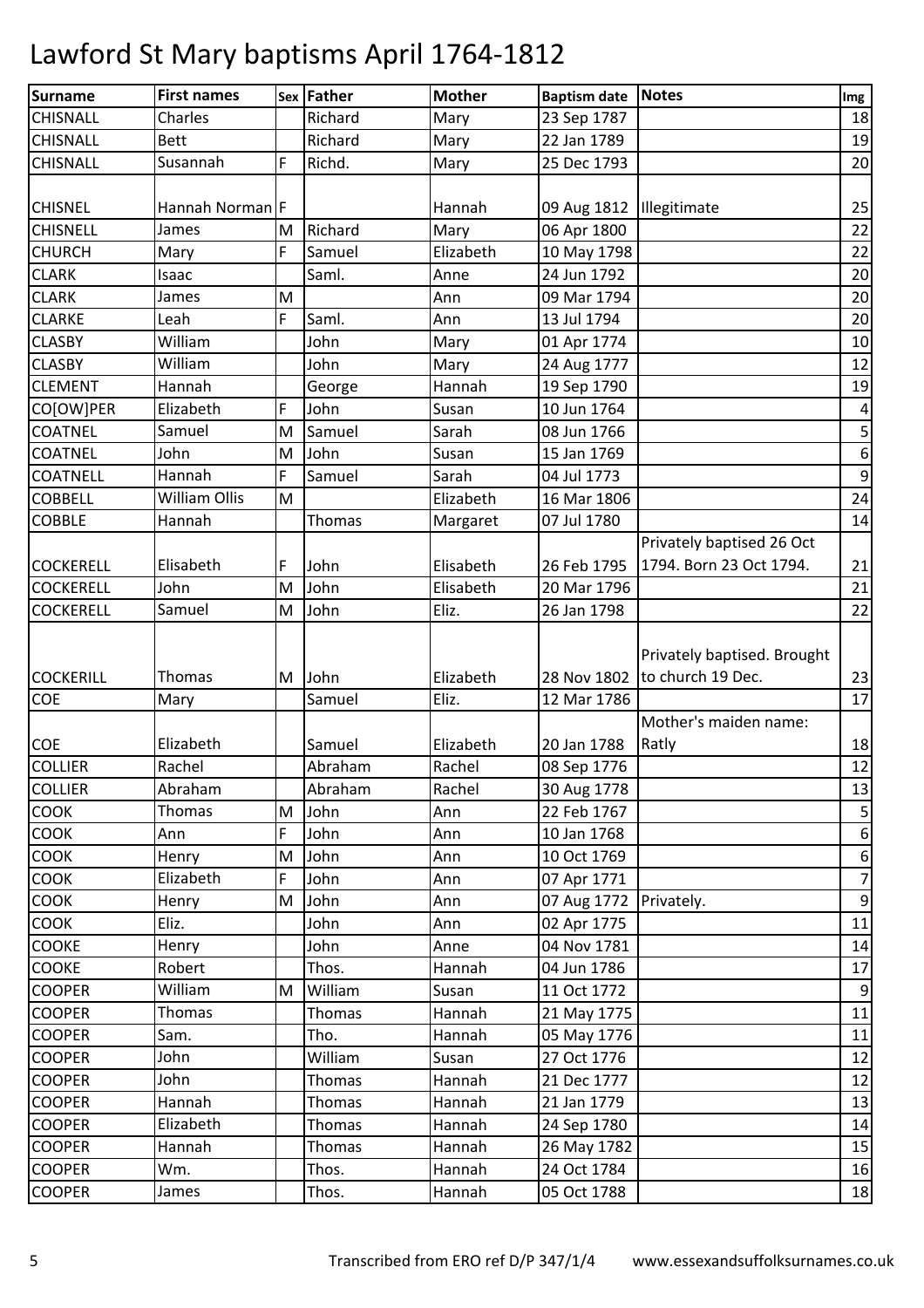| <b>Surname</b>   | <b>First names</b> |   | <b>Sex Father</b> | <b>Mother</b>  | <b>Baptism date Notes</b> |                          | Img                     |
|------------------|--------------------|---|-------------------|----------------|---------------------------|--------------------------|-------------------------|
| <b>COOPER</b>    | Jacob              |   | Thos.             | Hannah         | 14 Aug 1791               |                          | 19                      |
| <b>COOPER</b>    | Jonathan           | M | Thos.             | Hannah         | 20 Jul 1794               |                          | 20                      |
| <b>CORBELL</b>   | <b>Thomas</b>      |   | Thomas            | Margaret       | 13 Jan 1788               |                          | 18                      |
| <b>CORBELL</b>   | Sarah              |   | Thos.             | Margaret       | 06 Jan 1791               |                          | 19                      |
| <b>CORBELL</b>   | Elizabeth          | F | Thomas            | Elizth.        | 23 Jun 1811               |                          | 25                      |
| <b>CORBLE</b>    | Lucy               | F | Thos.             | Margaret       | 31 Aug 1796               |                          | 22                      |
| <b>COURTNELL</b> | Samuel             | M | John              | Mary           | 03 Apr 1796               |                          | 21                      |
| <b>CRISP</b>     | <b>Thomas</b>      |   | Thomas            | Ann            | 14 Jul 1782               |                          | 15                      |
| <b>CRISP</b>     | Samuel             |   | Thomas            | Ann            | 26 Oct 1783               |                          | 15                      |
| <b>CRISP</b>     | William            |   | Thos.             | Ann            | 05 Jun 1785               |                          | 16                      |
| <b>CRISP</b>     | Charles            |   | Thos.             | Ann            | 03 Dec 1786               |                          | 17                      |
|                  |                    |   |                   |                |                           | Mother's maiden name:    |                         |
| <b>CRISP</b>     | Jonathan           |   | Thos.             | Ann            | 06 Apr 1788               | Courtnall                | 18                      |
| <b>CRISP</b>     | Sarah              | F | Thos.             | Anne           | 10 Jan 1790               |                          | 19                      |
| <b>CRISP</b>     | John               |   | <b>Thomas</b>     | Anne           | 29 Jan 1792               |                          | 20                      |
| <b>CRISP</b>     | Mary               | F | Thomas            | Anne           | 30 Mar 1794               |                          | 20                      |
|                  | Hannah             |   |                   |                |                           |                          |                         |
| <b>CRISP</b>     | Cuttings?          | F | Thos.             | Anne           | 14 Aug 1796               |                          | 22                      |
| <b>CRISP</b>     | Samuel             | M | Thomas            | Ann            | 22 Jul 1798               |                          | 22                      |
|                  | Hannah             |   |                   |                |                           |                          |                         |
| <b>CRISP</b>     | Courtnal           | F | Thomas            | Ann            | 20 Jul 1800               |                          | 22                      |
| CRISP?           | Susannah           | F | Thos.             | Ann            | 26 Jan 1806               |                          | 24                      |
| <b>CROOKS</b>    | Joseph             |   | John              | Elizabeth      | 21 Apr 1782               | Abode: Manningtree       | 15                      |
| <b>CROOKS</b>    | John               |   | John              | Eliz.          | 01 Feb 1784               |                          | 16                      |
| <b>CROOKS</b>    | George             |   | John              | Elizabeth      | 19 Sep 1790               |                          | 19                      |
| <b>CROPLEY</b>   | Mary               |   | Joseph            | Mary           | 26 Nov 1780               |                          | 14                      |
| <b>CROPLEY</b>   | Samuel             |   | Joseph            | Mary           | 26 Jul 1789               |                          | 19                      |
| <b>DARTON</b>    | Mary               | F | George            | Sarah          | 12 May 1793               |                          | 20                      |
|                  |                    |   |                   |                |                           | George & Jonathan, sons  |                         |
| <b>DARTON</b>    | George             |   | M George          | Sarah          | 20 Mar 1795 of            |                          | 21                      |
|                  |                    |   |                   |                |                           | George & Jonathan, sons  |                         |
| <b>DARTON</b>    | Jonathan           | M | George            | Sarah          | 20 Mar 1795 of            |                          | 21                      |
| <b>DEATH</b>     | Thomas             |   | Thomas            | Martha         | 18 Nov 1781               |                          | 15                      |
| <b>DEATH</b>     | George             |   | Thos.             | Martha         | 18 May 1783               |                          | 15                      |
| <b>DEATH</b>     | Mariah             |   | Thos.             | Martha         | 17 Dec 1786               |                          | 17                      |
| <b>DEATH</b>     | Jonathan           |   | Thos.             | Martha         | 02 Nov 1788               |                          | 18                      |
| <b>DEATH</b>     | William            |   | Thos.             | Martha         | 20 Jun 1790               |                          | 19                      |
| <b>DEATH</b>     | Jacob              |   | Thomas            | Martha         | 15 Apr 1792               |                          | 20                      |
| <b>DEATH</b>     | Elisabeth          | F | Thos.             | Martha         | 07 Feb 1796               |                          | 21                      |
| <b>DEATH</b>     | Mary               | F | Thomas            | Martha         | 28 Oct 1798               |                          | 22                      |
| <b>DOUBLE</b>    | Elizabeth          | F | Joseph            | Mary           | 22 Apr 1764               |                          | $\overline{\mathbf{r}}$ |
| <b>DOUBLE</b>    | Mary               | F | Joseph            | Mary           | 11 Jun 1769               |                          | $\boldsymbol{6}$        |
| <b>DOUBLE</b>    | William            | M | John              | <b>Bridget</b> | 23 Aug 1771               |                          | $\overline{7}$          |
| <b>DOUBLE</b>    | Saml.              |   | John              | <b>Bridget</b> | 29 Mar 1775               |                          | $11\,$                  |
| <b>DOUBLE</b>    | William            |   | William           | Anne           | 20 May 1792               |                          | 20                      |
|                  |                    |   |                   |                |                           | Received into the church |                         |
| <b>DOWELL</b>    | John               |   | M John            | Elizabeth      | 04 Apr 1810               | 4th April.               | 25                      |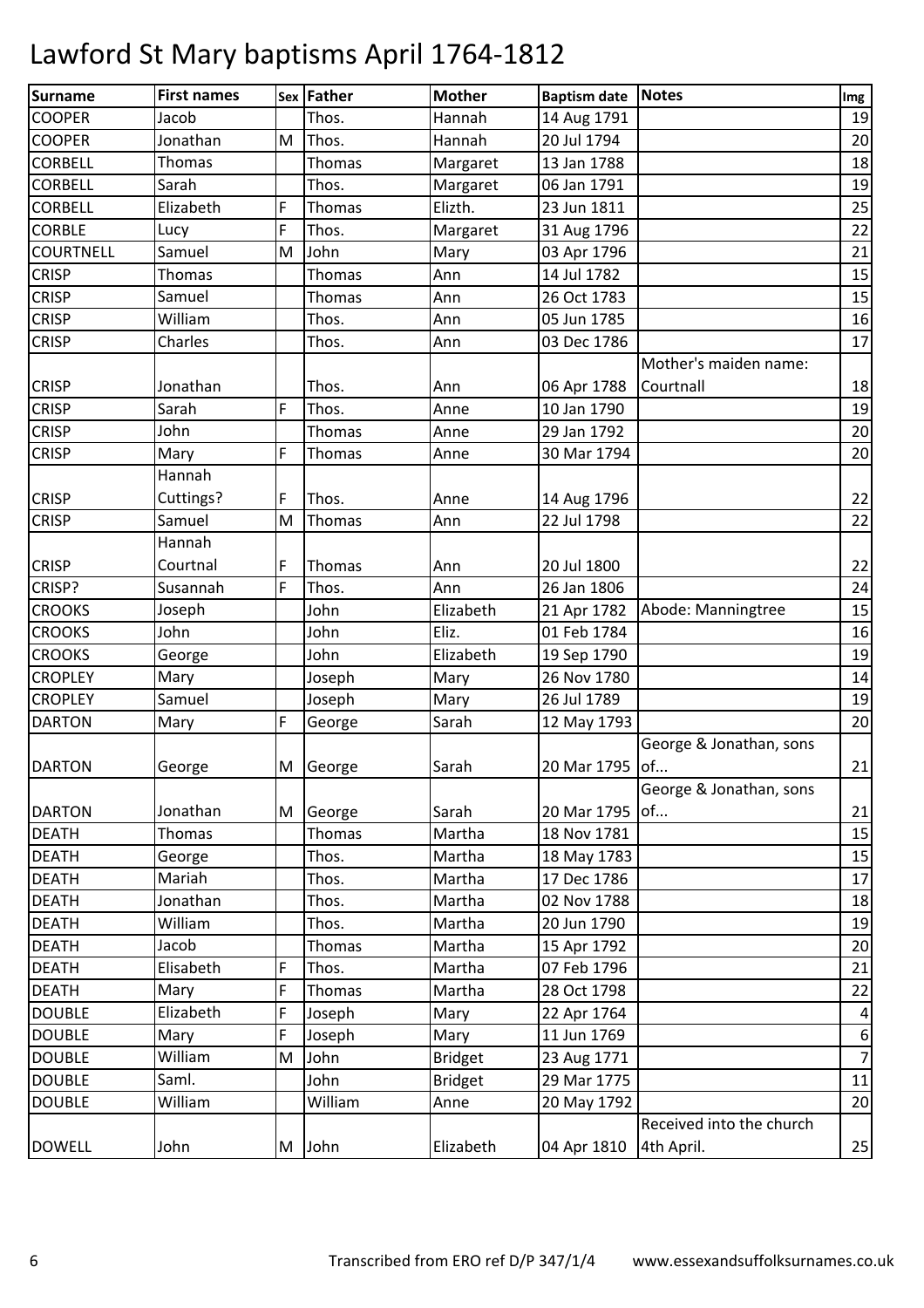| Surname           | <b>First names</b> |   | Sex Father | <b>Mother</b> | <b>Baptism date</b> | Notes                         | Img              |
|-------------------|--------------------|---|------------|---------------|---------------------|-------------------------------|------------------|
|                   |                    |   |            |               |                     |                               |                  |
|                   |                    |   |            |               |                     | Said to be about ? Years old  |                  |
|                   |                    |   |            |               |                     | (the age is given in the      |                  |
|                   |                    |   |            |               |                     | register, but it's almost     |                  |
|                   |                    |   |            |               |                     | impossible to read - 3 or 4   |                  |
| <b>DOWNES</b>     | Edward             | M | Edward     | Elizabeth     | 20 Apr 1772         | and a half, possibly?)        | $\bf 8$          |
| <b>DOWNES</b>     | Elizabeth          | F | Edward     | Elizabeth     | 20 Apr 1772         |                               | $\bf 8$          |
| <b>DOWNES</b>     | John               | M | Edward     | Eliz.         | 10 Oct 1773         |                               | 10               |
| DUNNINGHAM        | John               | M | Joseph     | Sarah         | 29 Jul 1764         |                               | $\pmb{4}$        |
| DUNNINGHAM        | Elizabeth          | F | Joseph     | Sarah         | 23 Feb 1766         |                               | 5                |
| DUNNINGHAM        | Thomas             | M | Joseph     | Sarah         | 12 Feb 1769         |                               | $\boldsymbol{6}$ |
| <b>DUNNINGHAM</b> | Judith             | F | Joseph     | Sarah         | 08 Mar 1772         |                               | 8                |
| <b>DUNNINGHAM</b> | Hannah             |   | Joseph     | Sarah         | 11 Dec 1774         |                               | 10               |
| <b>DUNNINGHAM</b> | John               |   | Joseph     | Sarah         | 03 Aug 1777         |                               | 12               |
| DUNNINGHAM        | Mary               |   | Joseph     | Sarah         | 20 Jun 1779         |                               | 13               |
| <b>ELLWOOD</b>    | William            | M | John       | Mary          | 09 Jun 1799         |                               | 22               |
| <b>ELWOOD</b>     | John               | M | Charles    | Lydia         | 21 Aug 1803         |                               | 24               |
| <b>FENN</b>       | Samuel             |   | Samuel     | Mary          | 11 Sep 1785         |                               | 17               |
| <b>FRANCIS</b>    | Elizabeth          | F | James      | Elizabeth     | 19 Nov 1769         |                               | $\boldsymbol{6}$ |
| <b>FRANCIS</b>    | Mary               | F | James      | Elizabeth     | 19 Apr 1772         |                               | $\bf 8$          |
| <b>FRANCIS</b>    | Sarah              |   | James      | Eliz.         | 01 May 1774         |                               | 10               |
| <b>FRANCIS</b>    | Sarah              |   | Thos.      | Sarah         | 20 Nov 1791         |                               | 20               |
| <b>FROSDIKE</b>   | Isaac              |   | Isaac      | Sarah         | 04 Mar 1781         |                               | 14               |
| <b>FROSDIKE</b>   | Elizabth.          |   | Isaac      | Sarah         | 30 Mar 1783         |                               | 15               |
| <b>FROSGATE</b>   | Edward             | M | Edward     | Mary          | 19 Feb 1797         |                               | 22               |
| <b>FROSGATE</b>   | Sarah              |   | Edward     | Mary          | 28 Oct 1798         |                               | 22               |
| <b>FROSGATE</b>   | Hannah             | F | Edward     | Mary          | 16 Nov 1800         |                               | 23               |
| <b>FROSTGATE</b>  | <b>Thomas</b>      |   | Edward     | Mary          | 20 Apr 1806         |                               | 24               |
| <b>FROSTICK</b>   | Mary               | F | Edward     | Elizabeth     | 04 May 1766         |                               | $\mathsf S$      |
| <b>FROSTICK</b>   | Susan              | F | Edward     | Elizabeth     | 11 Jun 1769         |                               | $\boldsymbol{6}$ |
| <b>FROSTICK</b>   | John               | M | Edward     | Elizabeth     | 12 May 1771         |                               | $\overline{7}$   |
| <b>FROSTICK</b>   | William            |   | Edward     | Eliz.         | 09 Jan 1774         |                               | 10               |
|                   |                    |   |            |               |                     |                               |                  |
|                   |                    |   |            |               |                     |                               |                  |
|                   |                    |   |            |               |                     | Sarah Frostick, wife of Isaac |                  |
|                   |                    |   |            |               |                     | Frostick. Her maiden name     |                  |
|                   |                    |   |            |               |                     | was Smith, she was born at    |                  |
|                   |                    |   |            |               |                     | Mistley an adjoining parish   |                  |
|                   |                    |   |            |               |                     | in the year 1757 (Note:       |                  |
|                   |                    |   |            |               |                     | Isaac Frostick *is not* her   |                  |
|                   |                    |   |            |               |                     | father but her husband, and   |                  |
|                   |                    |   |            |               |                     | Smith is not necessarily her  |                  |
|                   |                    |   |            |               |                     | mother's name but her         |                  |
| <b>FROSTICK</b>   | Sarah              |   | Isaac      |               |                     | 17 Mar 1782   maiden name!)   | 15               |
|                   |                    |   |            |               |                     | Received into the church.     |                  |
| <b>FROSTICK</b>   | Elisabeth          | F | Edward     | Mary          | 21 Dec 1794         | Born 13 Oct 1794              | 21               |
| <b>FROSTICK</b>   | Mary               |   | Edwd.      | Mary          | 01 Nov 1795         |                               | 21               |
| <b>FROSTICK</b>   | James              | M | Edward     | Mary          | 23 May 1802         |                               | 23               |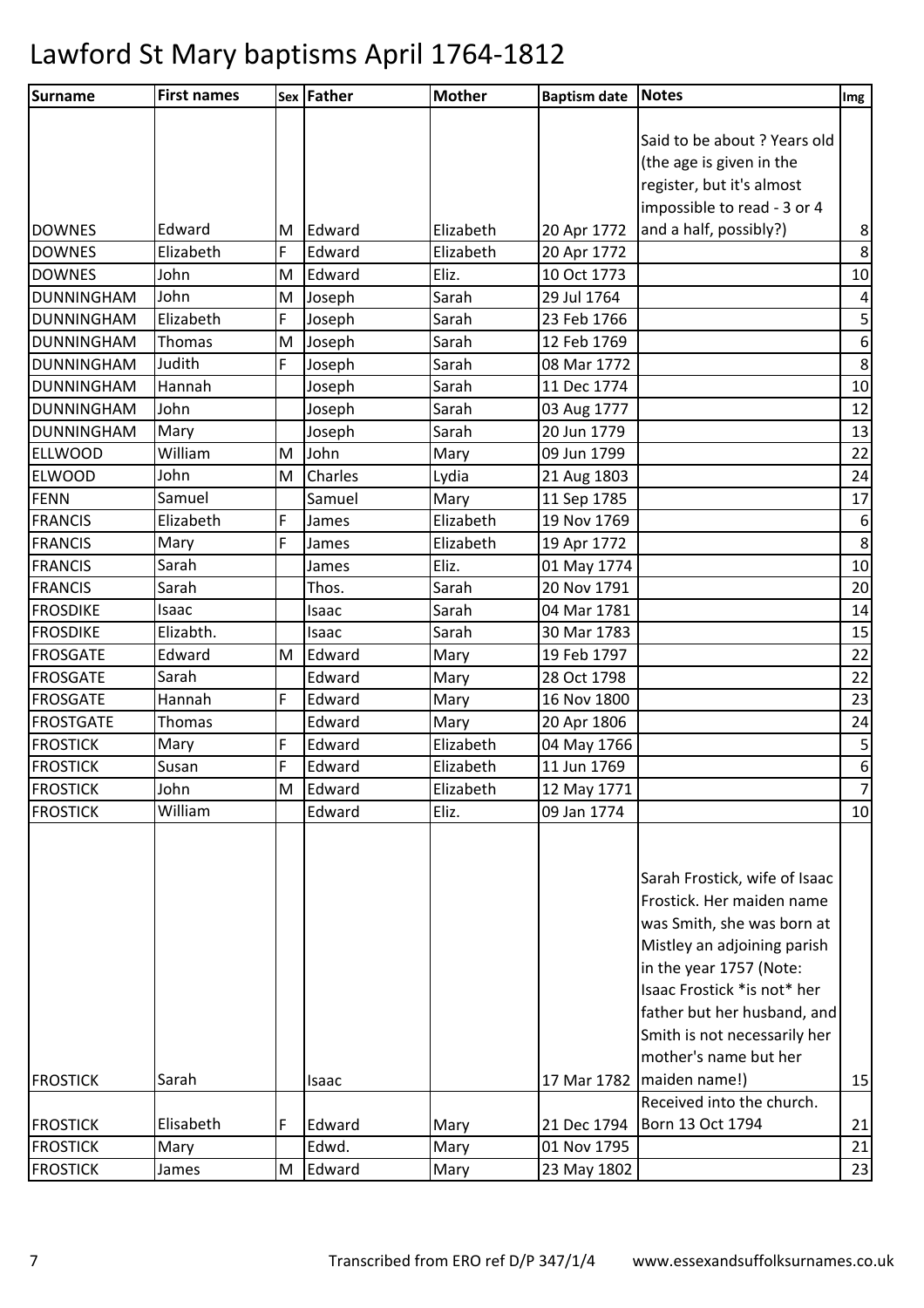| <b>Surname</b>       | <b>First names</b> |   | Sex Father | <b>Mother</b> | <b>Baptism date</b> | Notes                                      | Img              |
|----------------------|--------------------|---|------------|---------------|---------------------|--------------------------------------------|------------------|
|                      |                    |   |            |               |                     | First name very faded.                     |                  |
|                      |                    |   |            |               |                     | Possibly Susan, but a chance               |                  |
| <b>FROSTICK</b>      | Susan?             | F | Edward     | Mary          |                     | 27 May 1804   it might be Sarah.           | 24               |
| <b>FROSTICK</b>      | Martha             | F | Edward     | Mary          | 23 Mar 1808         |                                            | 25               |
|                      |                    |   |            |               |                     | Privately baptised being                   |                  |
| <b>FROSTICK</b>      | Joanna             | F | Edward     | Mary          | 07 Jan 1810         | very ill.                                  | 25               |
|                      |                    |   |            |               |                     | Born 2 May 1780. Received                  |                  |
|                      |                    |   |            |               |                     | into the church 1 Nov 1795.                |                  |
|                      |                    |   |            |               |                     | Privately baptised 5 May                   |                  |
| <b>GALLION?</b>      | James              | M | Tho.       | Elisabeth     | 01 Nov 1795 1780    |                                            | 21               |
| <b>GANT</b>          | Fanny              |   | Francis    | Fanny         | 17 Aug 1806         |                                            | 24               |
| <b>GANT</b>          | Mary               | F | Francis    | Fanny         | 05 Jun 1808         |                                            | 25               |
| <b>GANT</b>          | Harriet            | F | Francis    | Fanny         |                     | 16 May 1811 Privately being ill.           | 25               |
| <b>GENNINGS</b>      | Mary               | F | Isaac      | Mary          | 25 Dec 1808         |                                            | 25               |
| <b>GERMAN</b>        | Mary               | F | John       | Deborah       | 09 Aug 1764         |                                            | $\pmb{4}$        |
| <b>GERMAN</b>        | John               | M | John       | Deborah       | 23 Feb 1766         |                                            | 5                |
| <b>GERMAN</b>        | Edmund             | M | John       | Deborah       | 08 May 1768         |                                            | $\boldsymbol{6}$ |
| <b>GERMAN</b>        | Sarah              | F | John       | Deborah       | 12 Jan 1772         |                                            | $\bf 8$          |
| <b>GILLETT</b>       | John               | M | Thomas     | Sarah         | 06 Jun 1803         | Privately.                                 | 23               |
|                      |                    |   |            |               |                     |                                            |                  |
|                      |                    |   |            |               |                     | Privately baptised. Received               |                  |
| <b>GILLINGWARTER</b> | Benjamin           |   | M James    | Anne          |                     | 06 May 1804   into the church Nov? 18th    | 24               |
|                      |                    |   |            |               |                     |                                            |                  |
|                      |                    |   |            |               |                     | Very faded - cannot make                   |                  |
| <b>GIRLING</b>       | ?                  | M | Thomas?    | Elizabeth     |                     | 12 Nov 1769 out child's first name at all. | $\boldsymbol{6}$ |
| <b>GIRLING</b>       | <b>Thomas</b>      | M | Thomas     | Mary          | 09 Feb 1772         |                                            | $\bf 8$          |
| <b>GIRLING</b>       | Joseph             | M | Thomas     | Elizabeth     | 28 Jun 1772         |                                            | $\bf 8$          |
| <b>GIRLING</b>       | John               |   | Thomas     | Eliz.         |                     | 26 Aug 1775 John & Sarah, twins of         | 11               |
| <b>GIRLING</b>       | Sarah              |   | Thomas     | Eliz.         | 26 Aug 1775         | John & Sarah, twins of                     | 11               |
|                      |                    |   |            |               |                     |                                            |                  |
| <b>GIRLING</b>       | John               |   | M Joseph   | Ann           | 19 Jun 1803         | Received into the church.                  | 23               |
|                      |                    |   |            |               |                     |                                            |                  |
| <b>GIRLING</b>       | William            | M | Joseph     | Ann           | 19 Jun 1803         | Received into the church.                  | 23               |
|                      |                    |   |            |               |                     |                                            |                  |
| <b>GIRLING</b>       | Ann Bacon          | F | Joseph     | Ann           | 19 Jun 1803         | Received into the church.                  | 23               |
| <b>GIRLING</b>       | Susan              |   | Joseph     | Ann           | 11 May 1806         |                                            | 24               |
| <b>GLAMFIELD</b>     | Sarah              |   | John       | Sarah         | 27 Apr 1777         |                                            | 12               |
| <b>GLANFIELD</b>     | John               | M | John       | Sarah         | 08 Mar 1772         |                                            | 8                |
| <b>GLANFIELD</b>     | Benjamin           |   | John       | Sarah         | 06 Mar 1774         |                                            | 10               |
| <b>GLANFIELD</b>     | Mary               |   | John       | Sarah         | 13 Feb 1780         |                                            | 14               |
| <b>GLANFIELD</b>     | Mary               |   | John       | Sarah         | 09 Jun 1782         |                                            | 15               |
| <b>GLANFIELD</b>     | Eliz.              |   | John       | Sarah         | 26 Jun 1785         |                                            | 16               |
| <b>GLANFIELD</b>     | John               |   | John       | Sarah         | 10 May 1789         |                                            | 19               |
|                      |                    |   |            |               |                     |                                            |                  |
|                      |                    |   |            |               |                     | Privately baptised. Brought                |                  |
| <b>GOLDING</b>       | Mary               | F | Henry      | Mary          | 02 Aug 1802         | to church 20 Aug.                          | 23               |
|                      |                    |   |            |               |                     |                                            |                  |
|                      |                    |   |            |               |                     | Privately baptised. Brought                |                  |
| <b>GOLDING</b>       | Henry              |   | Henry      | Mary          | 29 Aug 1802         | to church 29 Aug.                          | 23               |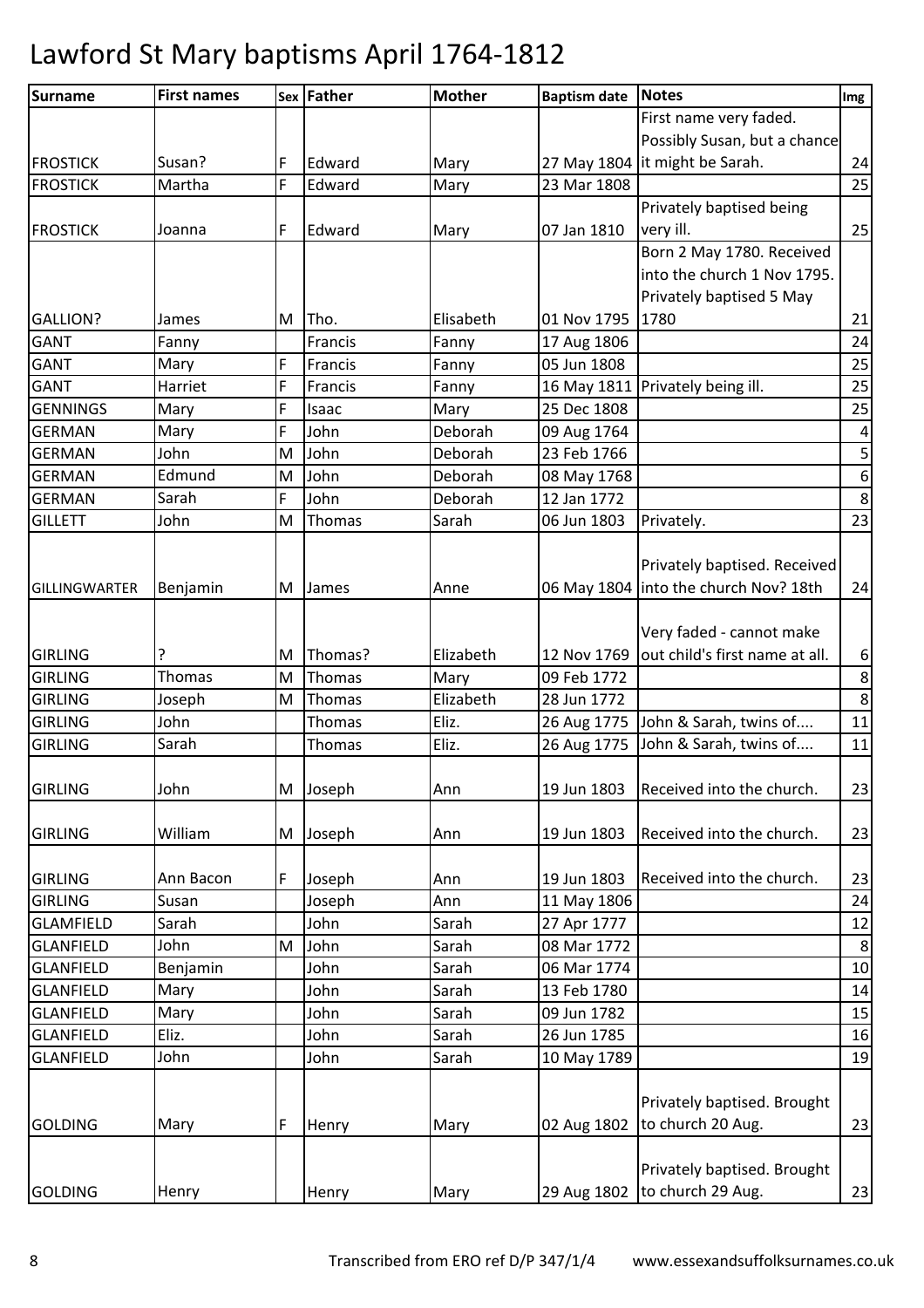| Surname         | <b>First names</b> |   | <b>Sex Father</b> | <b>Mother</b> | <b>Baptism date</b> | <b>Notes</b>                 | Img              |
|-----------------|--------------------|---|-------------------|---------------|---------------------|------------------------------|------------------|
|                 |                    |   |                   |               |                     | Supposed to be three years   |                  |
|                 |                    |   |                   |               |                     | of age (year of birth        |                  |
|                 |                    |   |                   |               |                     | estimated from age at        |                  |
| <b>GOOD</b>     | Alice              | F | John              | Alice         | 13 Apr 1766         | baptism)                     | 5                |
| GOOD            | Sarah              | F | John              | Alice         | 13 Apr 1766         |                              | $\overline{5}$   |
| <b>GOOD</b>     | Daniel             | M | Daniel            | Susannah      | 02 Dec 1770         |                              | $\boldsymbol{7}$ |
| GOOD            | Sarah              | F | John              | Sarah         | 07 Jun 1772         |                              | $\,8\,$          |
| GOOD            | Thomas             |   | Daniel            | Susanna       | 15 May 1774         |                              | 10               |
| GOOD            | John               |   | John              | Alice         | 09 Apr 1775         |                              | 11               |
| GOOD            | Susan              |   | Dan.              | Susan         | 29 Nov 1778         |                              | 13               |
|                 |                    |   |                   |               |                     | Privately baptised. Brought  |                  |
| <b>GOOD</b>     | Elizabeth          | F | Thomas            | Elizabeth     | 26 Apr 1802         | to church 6 June.            | 23               |
|                 |                    |   |                   |               |                     | Privately. Brought to church |                  |
| <b>GOOD</b>     | John               | M | Thomas            | Elizabeth     | 29 Jan 1805         | 10th March                   | 24               |
| GOOD            | Mary               | F | John              | Elizabeth     | 03 Nov 1805         |                              | 24               |
| GOOD            | Sarah              | F | John              | Elizabeth     | 24 May 1807         |                              | 25               |
|                 |                    |   |                   |               |                     |                              |                  |
|                 |                    |   |                   |               |                     | Was privately baptised,      |                  |
|                 |                    |   |                   |               |                     | being very ill (there's      |                  |
|                 |                    |   |                   |               |                     | something after this which   |                  |
|                 |                    |   |                   |               |                     | might say he was later       |                  |
|                 |                    |   |                   |               |                     | received into the church,    |                  |
| <b>GOOD</b>     | Thomas             | M | Thomas            | Martha        | 30 Oct 1807         | but it's very hard to read)  | 25               |
|                 |                    |   |                   |               |                     | Privately. Received into the |                  |
| GOOD            | John               | M | John              | Elizabeth     | 29 Apr 1808         | church in June.              | 25               |
| GOOD            | Anne               | F | William           | Elizabeth     | 04 Feb 1810         |                              | 25               |
| GOOD            | Susan              | F | William           | Elizabeth     | 05 May 1811         |                              | 25               |
|                 |                    |   |                   |               |                     |                              |                  |
|                 |                    |   |                   |               |                     | Received into the church.    |                  |
| GOSNALL         | Harriett           | F | John              | Harriett      | 28 Sep 1798         | Privately baptised 19 Aug.   | 22               |
| <b>GOSNALL</b>  | John Thomas        | M | John              | Harriett      | 12 Oct 1800         | Privately.                   | 22               |
|                 |                    |   |                   |               |                     | Privately baptised. Brought  |                  |
| <b>GOSNALL</b>  | John Thomas        |   | M John            | Harriett      |                     | 16 Mar 1802 to church 9 May. | 23               |
| <b>GRAY</b>     | Joseph             |   | Joseph            | Sarah         | 18 Mar 1787         |                              | 17               |
| <b>GREEN</b>    | Mary               | F | William           | Elizabeth     | 10 Nov 1802         | Privately baptised.          | 23               |
| <b>GREEN</b>    | <b>Thomas</b>      | M | Wm.               | Elizabeth     | 01 Dec 1803         |                              | 24               |
| <b>GREEN</b>    | Mary               | F | Wm.               | Elizabeth     | 01 Dec 1803         | Received into the church     | 24               |
|                 |                    |   |                   |               |                     | Mother's maiden name:        |                  |
| <b>GREEN</b>    | John               | M | William           | Elizabeth     | 09 Sep 1807         | <b>Butcher</b>               | 25               |
| <b>HALL</b>     | Joseph             | M | Joseph            | Sarah         | 18 Apr 1805         | Privately.                   | 24               |
| <b>HALL</b>     | Mary               | F | Joseph            | Sarah         | 30 Nov 1806         |                              | 24               |
| <b>HARDWICK</b> | William            |   | Wm.               | Elizth.       | 03 May 1789         |                              | 19               |
| <b>HARDWICK</b> | Charles            |   | Willm.            | Elizabeth     | 11 Aug 1790         |                              | 19               |
| <b>HARDWICK</b> | Mary               |   | Wm.               | Elizabeth     | 22 Apr 1792         |                              | 20               |
| <b>HARDWICK</b> | Susannah           | F | Wm.               | Elizth.       | 22 Dec 1793         |                              | 20               |
| <b>HARDWICK</b> | Jeremiah           | M | Wm.               | Elisabeth     | 14 Feb 1796         |                              | 21               |
| <b>HARDWICK</b> | Mary               | F | William           | Ann           | 02 Mar 1800         |                              | 22               |
|                 |                    |   |                   |               |                     | Privately baptised. Brought  |                  |
| <b>HARDWICK</b> | William            |   | M Jeremiah        | Mary          | 24 Sep 1802         | to church Oct 10.            | 23               |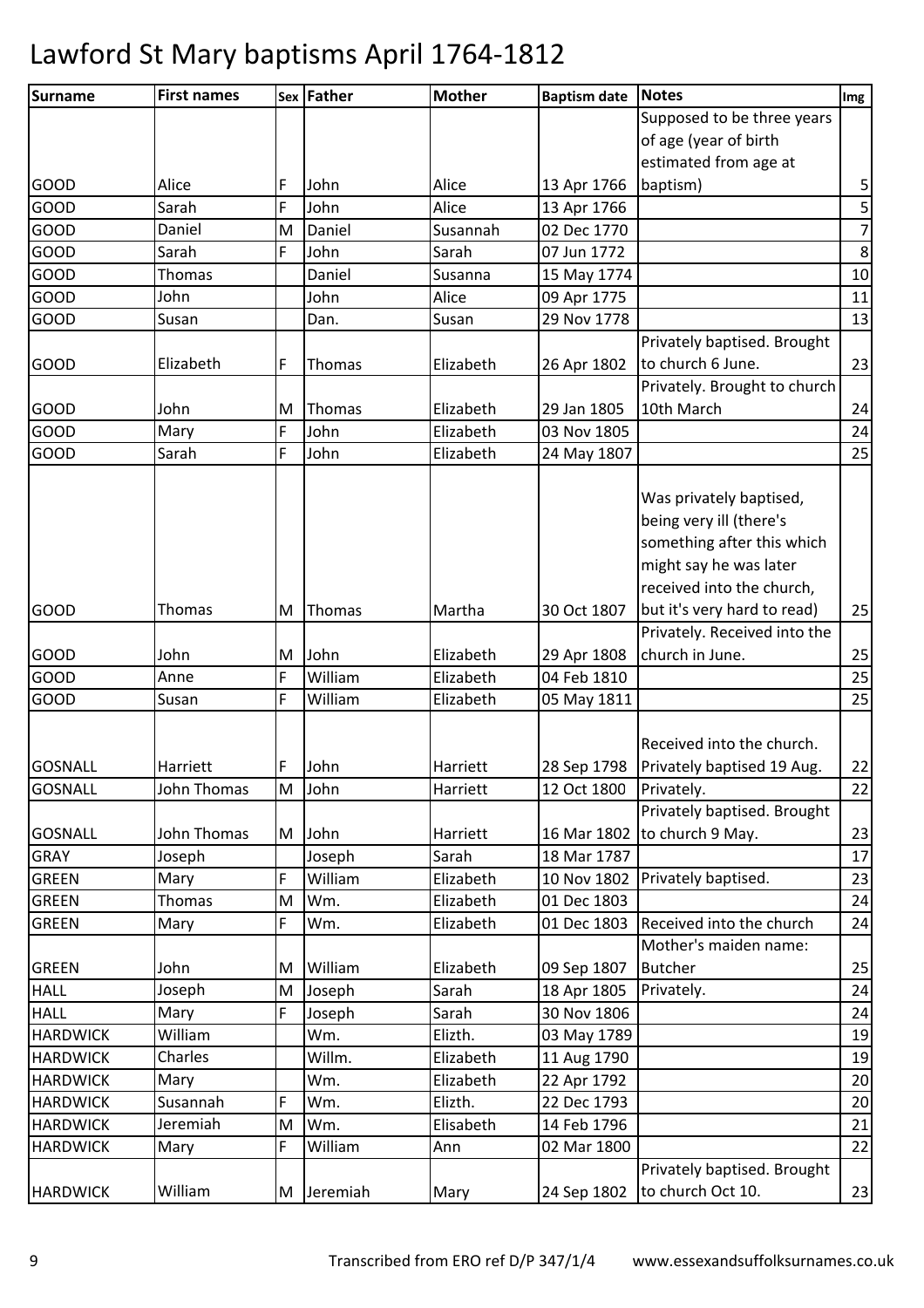| <b>Surname</b>   | <b>First names</b> |   | Sex Father  | <b>Mother</b> | <b>Baptism date</b>    | Notes                          | Img             |
|------------------|--------------------|---|-------------|---------------|------------------------|--------------------------------|-----------------|
| <b>HARDWICK</b>  | Anne               | F | Jeremiah    | Mary          | 19 Oct 1806            |                                | 24              |
| <b>HARDWICK</b>  | Jeremiah           | M | Jeremiah    | Mary          | 30 Oct 1808            |                                | 25              |
| <b>HARDWICK</b>  | Jeremiah           | M | Jeremiah    | Mary          | 08 Nov 1810            |                                | 25              |
|                  |                    |   |             |               |                        | Mother's maiden name:          |                 |
| <b>HARDWICKE</b> | Elizabeth          |   | Willm.      | Elizth.       | 20 Jan 1788            | Finch                          | 18              |
|                  |                    |   |             |               |                        | Written so small, I can        |                 |
| <b>HARRIS</b>    | Mary?              |   | Philip      | Mary          | 10 Dec 1780            | barely read it.                | 14              |
|                  |                    |   |             |               |                        | Privately being ill. Received  |                 |
|                  |                    |   |             |               |                        | into the church (at a later    |                 |
|                  |                    |   |             |               |                        | date, which is impossible to   |                 |
| <b>HARRIS</b>    | <b>Betsey</b>      | F | Philip      | <b>Betsey</b> | 08 Nov 1810            | read).                         | 25              |
|                  |                    |   |             |               |                        | Privately being ill. Received  |                 |
| <b>HARRIS</b>    | Herman King        | M | Philip      | Betsey        | 27 Oct 1812            | into the church June 1813.     | 25              |
| <b>HATCH</b>     | Alice              | F | English     | Alice         | 20 Jun 1771            | Privately.                     | $\overline{7}$  |
| <b>HATCH</b>     | Lucy               | F | English     | Alice         | 31 May 1772            |                                | $\bf 8$         |
| <b>HATCH</b>     | Sarah              |   | English     | Alice         | 02 Jan 1774            |                                | 10              |
| <b>HATCH</b>     | Mary               |   | English     | Alice         | 05 Mar 1775            |                                | 11              |
|                  |                    |   |             |               |                        | Susan Hatch, base born.        |                 |
|                  |                    |   |             |               |                        | Parents' names not in          |                 |
|                  |                    |   |             |               |                        | register, so unclear if Hatch  |                 |
|                  |                    |   |             |               |                        | is her mother or father's      |                 |
| <b>HATCH</b>     | Susan              |   |             |               | 27 Nov 1775   surname. |                                | 11              |
| <b>HATCH</b>     | Mary               |   | English     | Alice         | 10 Nov 1776            |                                | 12              |
| <b>HATCH</b>     | John               |   | English     | Alice         | 23 May 1779            |                                | 13              |
| <b>HATCH</b>     | James              | M |             | Lucy          | 24 Nov 1793            |                                | 20              |
|                  |                    |   |             |               |                        | Privately baptised 11 Apr      |                 |
|                  |                    |   |             |               |                        | 1807. Received into the        |                 |
|                  |                    |   |             |               |                        | church 21 Apr 1808 (to be      |                 |
| <b>HAYS</b>      | Alexander          |   | M Alexander | Maria         | 11 Apr 1807            | found with 1808 entries)       | 25              |
| <b>HAZELTON</b>  | Elizabeth          | F | Thos.       | Mary          | 25 Nov 1765            |                                | $\pmb{4}$       |
| <b>HEARD</b>     | John               |   | John        | Sarah         | 26 Mar 1778            |                                | 12              |
| <b>HEARD</b>     | Thomas             |   | John        | Sarah         | 23 Sep 1780            |                                | 14              |
| <b>HIGHAM</b>    | William            |   | Tho.        | Eliz.         | 07 Feb 1790            |                                | 19              |
| <b>HIGHAM</b>    | Mary               |   | John        | Ann           | 16 May 1790            |                                | 19              |
| <b>HIGHAM</b>    | Mary               |   | Thomas      | Susannah      | 04 Sep 1791            |                                | 20              |
| <b>HIGHAM</b>    | Anne               |   | John        | Anne          | 29 Apr 1792            |                                | 20              |
| <b>HIGHAM</b>    | Sarah              | F | John        | Ann           | 09 Nov 1794            |                                | 21              |
| <b>HIGHAM</b>    | Sarah              | F | Thomas      | Susannah      | 29 Mar 1795            |                                | 21              |
| <b>HIGHAM</b>    | Elizabeth          | F | John        | Ann           | 26 Feb 1797            |                                | 22              |
| <b>HIGHAM</b>    | Susan              | F | Thomas      | Susan         | 12 Nov 1797            |                                | 22              |
| <b>HIGHAM</b>    | Martha             | F | John        | Ann           | 30 Jun 1799            |                                | 22              |
| <b>HIGHAM</b>    | John               | M | Thomas      | Susan         | 17 May 1801            |                                | 23              |
| <b>HIGHAM</b>    | Lucy               | F | John        | Ann           | 20 Sep 1801            |                                | 23              |
| <b>HILLS</b>     | James              | M |             | Elisabeth     |                        | 22 Nov 1795   B.B. (base born) | 21              |
|                  |                    |   |             |               |                        | Illegitimate. Privately        |                 |
| <b>HILLS</b>     | William            | M |             | Sarah         | 06 Nov 1803            | baptised.                      | 24              |
| <b>HOBROW</b>    | Sarah              | F | Robert      | Elizabeth     | 08 Nov 1765            |                                | $\vert 4 \vert$ |
| <b>HOBROW</b>    | Mary               | F | John        | Sarah         | 05 Oct 1766            |                                | 5 <sup>1</sup>  |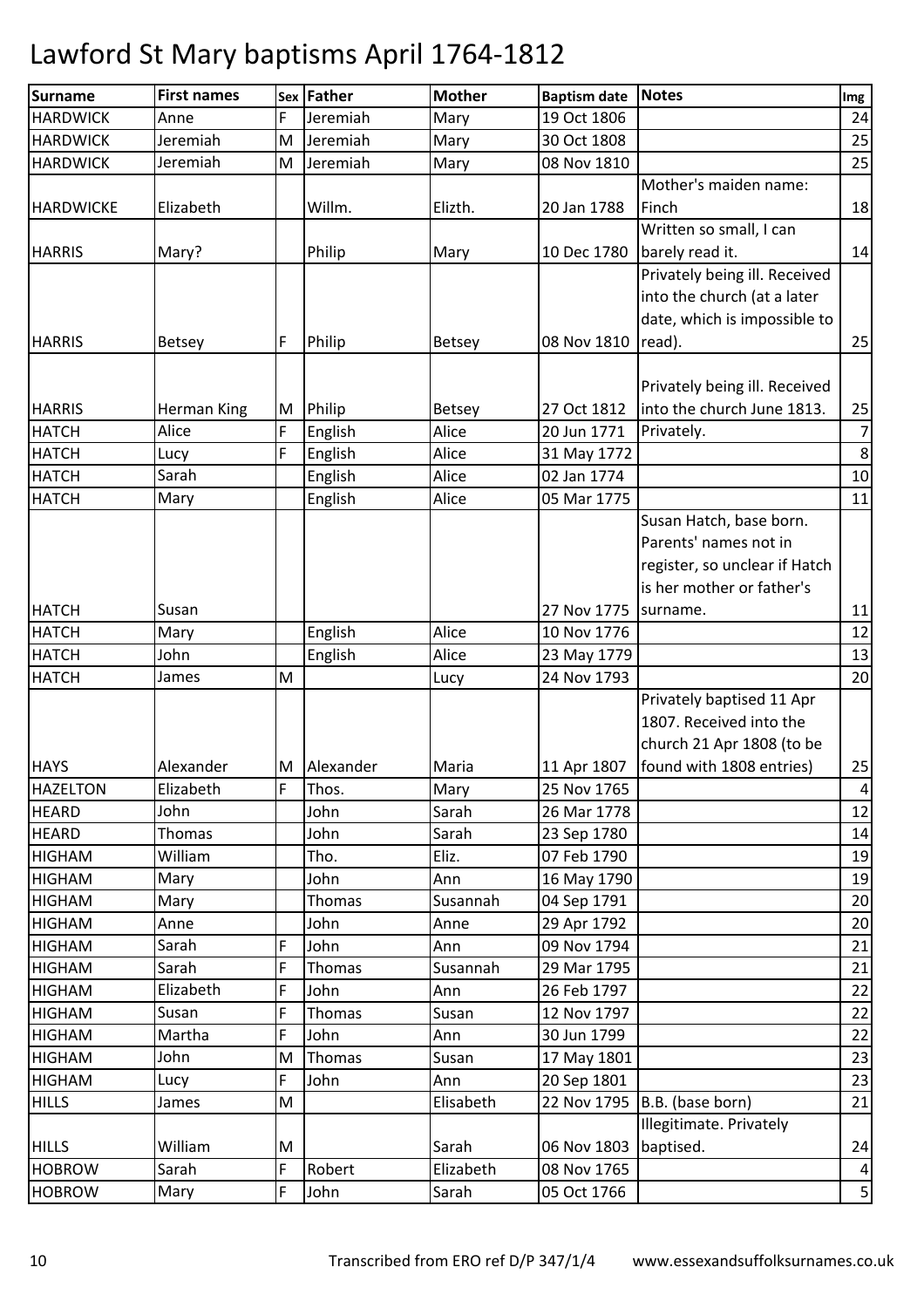| Surname              | <b>First names</b> | <b>Sex</b> | <b>Father</b> | <b>Mother</b> | Baptism date Notes      |                               | Img              |
|----------------------|--------------------|------------|---------------|---------------|-------------------------|-------------------------------|------------------|
| <b>HOBROW</b>        | William            | M          | John          | Sarah         | 06 Nov 1768             |                               | 6                |
| <b>HOBROW</b>        | Mary               | F          | John          | Sarah         | 05 Aug 1770             |                               | $\boldsymbol{6}$ |
| <b>HOBROW</b>        | Elizabeth          | F          | John          | Sarah         | 29 Mar 1772             |                               | $\bf 8$          |
| <b>HOBROW</b>        | Ann                |            | John          | Sarah         | 01 May 1774             |                               | $10\,$           |
| <b>HOLBROW</b>       | Susan              |            | John          | Sarah         | 28 Jul 1776             |                               | 12               |
| <b>HOLLINGSWORTH</b> | Sarah              |            | Wm.           | Sarah         | 19 Feb 1786             |                               | 17               |
| <b>HOWARD</b>        | John               |            | John          | Mary          | 10 Apr 1785             |                               | 16               |
| <b>HOWARD</b>        | Matilda            |            | John          | Mary          | 13 Sep 1789             |                               | 19               |
| <b>HOWES</b>         | Mary               | F          | John          | Mary          | 09 Jun 1793             |                               | 20               |
| <b>HOWES</b>         | Rose Hannah        | F          | John          | Mary          | 26 Apr 1795             |                               | 21               |
| <b>HOWES</b>         | William            | M          | John          | Mary          | 19 Jun 1796             | Very faded.                   | 22               |
| <b>HOWES</b>         | Sophia? Ann?       | F          | John          | Mary          | 07 May 1797 Very faded. |                               | 22               |
| <b>HOWES</b>         | Ann                | F          | John          | Mary          | 23 Feb 1800             |                               | 22               |
| <b>HOWES</b>         | Elizabeth          | F          | John          | Mary          | 03 May 1801             |                               | 23               |
| <b>HOWES</b>         | John               | M          | John          | Mary          | 31 Jul 1803             | John and Sarah, twins.        | 23               |
| <b>HOWES</b>         | Sarah              | F          | John          | Mary          | 31 Jul 1803             | John and Sarah, twins.        | 23               |
| <b>HOWES</b>         | Amelia             | F          | John          | Mary          | 19 Oct 1806             |                               | 24               |
| <b>HOWGEGO</b>       | Elizabeth          | F          | Marven        |               | 31 Jan 1773             |                               | $\boldsymbol{9}$ |
| <b>HUBBARD</b>       | Middleton          |            |               | Alice         | 28 Jul 1765             | A base born child             | $\vert 4 \vert$  |
|                      |                    |            |               |               |                         | Privately baptised being      |                  |
|                      |                    |            |               |               |                         | very ill (date hard to read - |                  |
| <b>HUDSON</b>        | John               | M          | John          | Sarah         | * Feb 1810              | 12th?)                        | 25               |
| <b>HUDSON</b>        | William            | M          | John          | Sarah         | 29 Jul 1810             | Received into the church.     | 25               |
|                      |                    |            |               |               |                         |                               |                  |
| <b>HUDSON</b>        | John               | M          | John          | Sarah         | 29 Jul 1810             | Received into the church.     | 25               |
|                      |                    |            |               |               |                         | Publickly. Mother's maiden    |                  |
| <b>HYAM</b>          | Thomas             |            | Thos.         | Elizth.       |                         | 30 Mar 1788   name: Double.   | 18               |
| <b>JARMAIN</b>       | Sarah              |            | Thomas        | Sarah         | 15 Mar 1778             |                               | 12               |
| <b>JARMAIN</b>       | Palmer John        |            | Thos.         | Sarah         | 02 May 1779             |                               | 13               |
| <b>JENNINGS</b>      | William            |            | Isaac         | Susan         | 29 Jun 1777             |                               | 12               |
| <b>JENNINGS</b>      | Isaac              |            | Isaac         | Susan         | 30 May 1779             |                               | 13               |
| <b>JENNINGS</b>      | John               |            | Isaac         | Susan         | 25 Feb 1781             |                               | 14               |
| <b>JENNINGS</b>      | Robert             |            | Isaac         | Susannah      | 27 Aug 1786             |                               | 17               |
| <b>KAMP</b>          | William            |            | Thomas        | Alice         | 08 Oct 1786             |                               | 17               |
| <b>KEMP</b>          | Elizabeth          |            | Thomas        | <b>Ellis</b>  | 11 Nov 1781             |                               | 14               |
| <b>KEMP</b>          | Else               |            | Thos.         | Else          | 03 Aug 1788             |                               | 18               |
| <b>KEMP</b>          | Hannah             |            | Thos.         | Alice         | 10 Jul 1791             |                               | 19               |
| <b>KEMP</b>          | Hannah             | F          | Thos.         | Alice         | 18 Nov 1792             |                               | 20               |
| <b>KERRY</b>         | William            | M          | Thomas        | Sarah         | 07 May 1769             |                               | 6                |
| <b>KERRY</b>         | Sarah              | F          | Henry         | Mary          | 17 Dec 1769             |                               | 6                |
| <b>KERRY</b>         | Thomas             | M          | Thomas        | Sarah         | 21 Jul 1771             |                               | $\overline{7}$   |
| <b>KERRY</b>         | Sarah              |            | Thomas        | Sarah         | 15 Aug 1773             |                               | 10               |
| <b>KERRY</b>         | Henry              |            | Henry         | Sarah         | 02 Oct 1774             |                               | 10               |
| <b>KERRY</b>         | James              |            | Thomas        | Sarah         | 05 Oct 1775             |                               | 11               |
| <b>KERRY</b>         | Susan              |            | Henry         | Sarah         | 17 Nov 1776             |                               | 12               |
| <b>KERRY</b>         | Easter             |            | Thomas        | Sarah         | 04 May 1778             |                               | 13               |
| <b>KERRY</b>         | James              |            | Henry         | Sarah         | 20 Dec 1778             |                               | 13               |
| <b>KERRY</b>         | Wm.                |            | Henry         | Sarah         | 21 Apr 1782             |                               | 15               |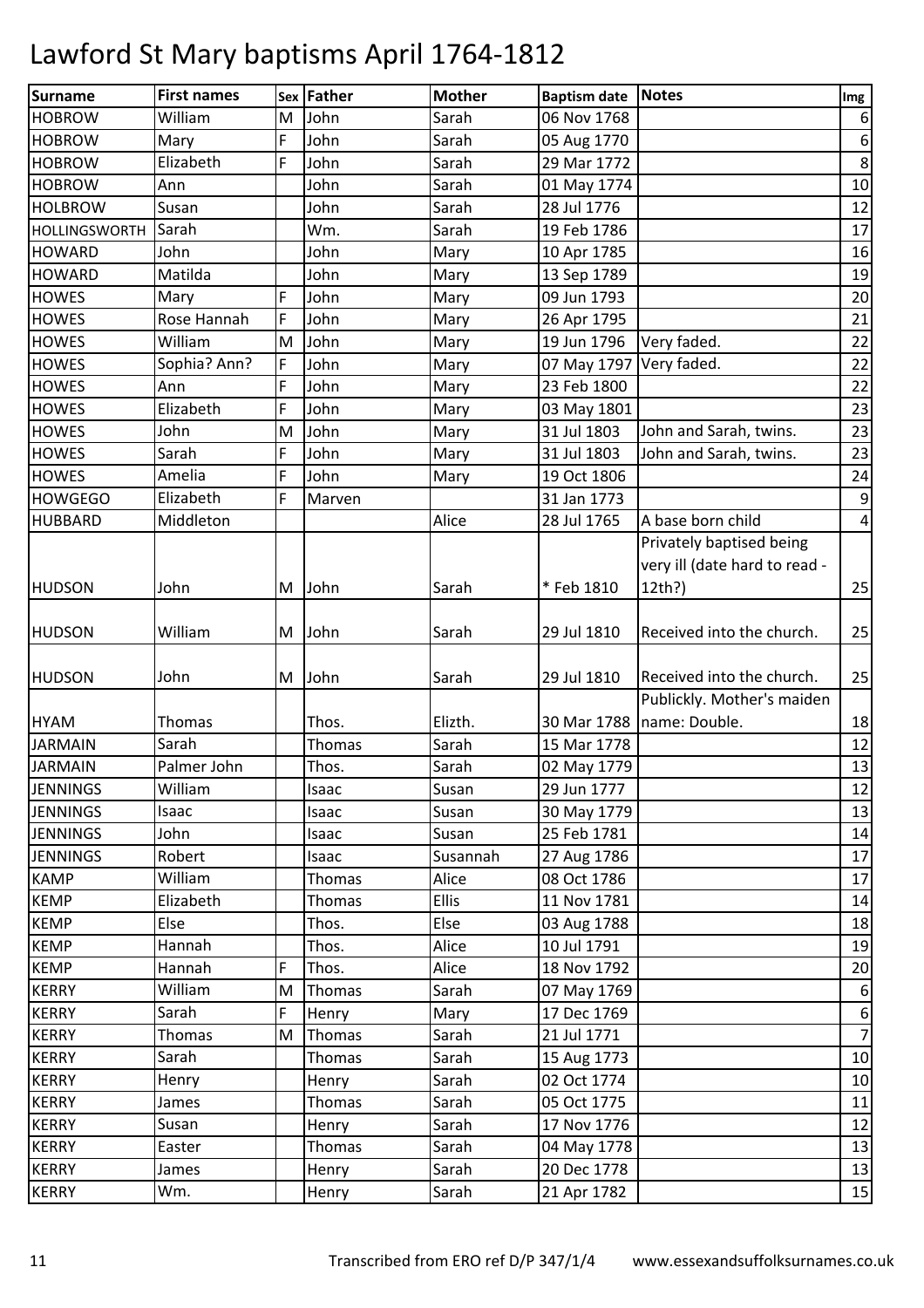| <b>Surname</b> | <b>First names</b> |   | Sex Father | <b>Mother</b> | Baptism date Notes |                                                                                                                                                            | Img                     |
|----------------|--------------------|---|------------|---------------|--------------------|------------------------------------------------------------------------------------------------------------------------------------------------------------|-------------------------|
| <b>KERRY</b>   | Ambrose            |   | Ambrose    | Susannah      | 04 Aug 1782        |                                                                                                                                                            | 15                      |
| <b>KERRY</b>   | Samuel             |   | Ambrose    | Sus.          | 05 Sep 1784        |                                                                                                                                                            | 16                      |
| <b>KERRY</b>   | Thomas             |   | Henry      | Sarah         | 13 Mar 1785        |                                                                                                                                                            | 16                      |
| <b>KERRY</b>   | Elizabeth          |   | Ambrose    | Susannah      | 25 Dec 1785        |                                                                                                                                                            | 17                      |
| <b>KERRY</b>   | James              |   | Ambrose    | Susan         | 10 Jun 1787        |                                                                                                                                                            | 18                      |
| <b>KERRY</b>   | Sarah              |   | Ambrose    | Susan         | 02 Aug 1789        |                                                                                                                                                            | 19                      |
| <b>KERRY</b>   | George             |   | Ambrose    | Susan         | 12 Dec 1790        |                                                                                                                                                            | 19                      |
|                |                    |   |            |               |                    | Privately baptised, being 4                                                                                                                                |                         |
| <b>KING</b>    | Maryann            | F | George     | Mary          | 23 Nov 1806        | days old.                                                                                                                                                  | 24                      |
| LA[UN]D        | John               |   | Robt.      | Susan         | 02 Jan 1774        | Laud or Land?                                                                                                                                              | 10                      |
| LA[UN]D        | Elizabeth          |   | Robt.      | Susan         | 12 Sep 1776        | Laud or Land?                                                                                                                                              | 12                      |
| <b>LEWIS</b>   | James              | M | Edward     | Mary          | 10 Jun 1764        |                                                                                                                                                            | 4                       |
| LEWIS          | Margaret           | F | Edward     | Mary          | 25 May 1766        |                                                                                                                                                            | 5 <sup>1</sup>          |
| <b>LEWIS</b>   | Lucy               | F | Edward     | Mary          | 24 Jul 1768        |                                                                                                                                                            | 6                       |
| <b>LISTER</b>  | Susanna            | F | William    | Lucy          | 20 Feb 1803        |                                                                                                                                                            | 23                      |
| <b>LISTER</b>  | William            | M | William    | Lucy          | 01 Sep 1805        |                                                                                                                                                            | 24                      |
| <b>LISTER</b>  | Mary Pant?         | F | William    | Lucy          | 07 Aug 1808        |                                                                                                                                                            | 25                      |
| <b>LISTER</b>  | James              | M | William    | Lucy          | 14 Oct 1812        |                                                                                                                                                            | 25                      |
| <b>LLOYD</b>   | Sarah              |   | James      | Sarah         | 08 Nov 1789        |                                                                                                                                                            | 19                      |
| <b>LLOYD</b>   | Deborah            | F | James      | Sarah         | 04 Nov 1792        |                                                                                                                                                            | 20                      |
| LOYD           | Susannah           | F | James      | Sarah         | 03 May 1795        |                                                                                                                                                            | 21                      |
| <b>MALLET</b>  | John               |   | John       | Mary          | 20 Nov 1774        |                                                                                                                                                            | 10                      |
| <b>MALLET</b>  | Thomas             |   | John       | Mary          | 02 Mar 1777        |                                                                                                                                                            | 12                      |
| <b>MALLET</b>  | Mary               |   | John       | Mary          | 29 Aug 1779        |                                                                                                                                                            | 13                      |
| <b>MANNING</b> | Sarah              |   | George     | Sarah         | 08 Oct 1780        |                                                                                                                                                            | 14                      |
|                |                    |   |            |               |                    | Unclear if baptism or burial:<br>It says C in the margin, as<br>baptisms/christenings are<br>indicated at this point in the<br>register, but actually says |                         |
| <b>MARSH</b>   | Elizabeth          |   | John       | Ann           | 07 Feb 1785        | "buried" in the record.                                                                                                                                    | 16                      |
| <b>MARSH</b>   | Joseph             |   | John       | Ann           | 11 Sep 1785        |                                                                                                                                                            | 17                      |
| <b>MARVEN</b>  | Elizabeth          |   | John       | Elizabeth     | 11 May 1806        |                                                                                                                                                            | 24                      |
| <b>MARVEN</b>  | Mary               | F | John       | Elizabeth     | 21 Jan 1808        | Privately.                                                                                                                                                 | 25                      |
| <b>MARVEN</b>  | William            | M | John       | Elizabeth     | 11 Dec 1812        | Privately, being ill.                                                                                                                                      | 25                      |
| <b>MAY</b>     | Charlotte          | F | John       | Ann           | 04 Feb 1806        |                                                                                                                                                            | 24                      |
| <b>MAY</b>     | Sarah              | F | John       | Anne          | 26 Sep 1807        |                                                                                                                                                            | 25                      |
| <b>MAY</b>     | James              | M | John       | Anne          | 13 Oct 1812        | Privately. Born 25 Sep 1812                                                                                                                                | 25                      |
| MELVIN?        | Robert             | M | Edward     | Elisabeth     | 17 Jul 1796        |                                                                                                                                                            | 22                      |
| <b>MERVEN</b>  | Thos.              |   | Edward     | Elizth.       | 29 Jul 1792        |                                                                                                                                                            | 20                      |
| <b>MINTER</b>  | Martha             | F | John       | Martha        | 20 Apr 1766        |                                                                                                                                                            | $\overline{\mathbf{5}}$ |
| <b>MOORE</b>   | Sarah              | F | William    | Mary          | 06 Sep 1767        |                                                                                                                                                            | 5 <sup>1</sup>          |
| <b>MORRIS</b>  | James              | M |            | Ann           | 19 Apr 1801        | <b>Base born</b>                                                                                                                                           | 23                      |
| <b>NEVILL</b>  | John               | M | Joseph     | Mary          | 23 May 1812        |                                                                                                                                                            | 25                      |
| NORFOLK?       | Susannah           | F | John       | Susannah      | 21 Apr 1796        | Privately baptised. Faded.                                                                                                                                 | 22                      |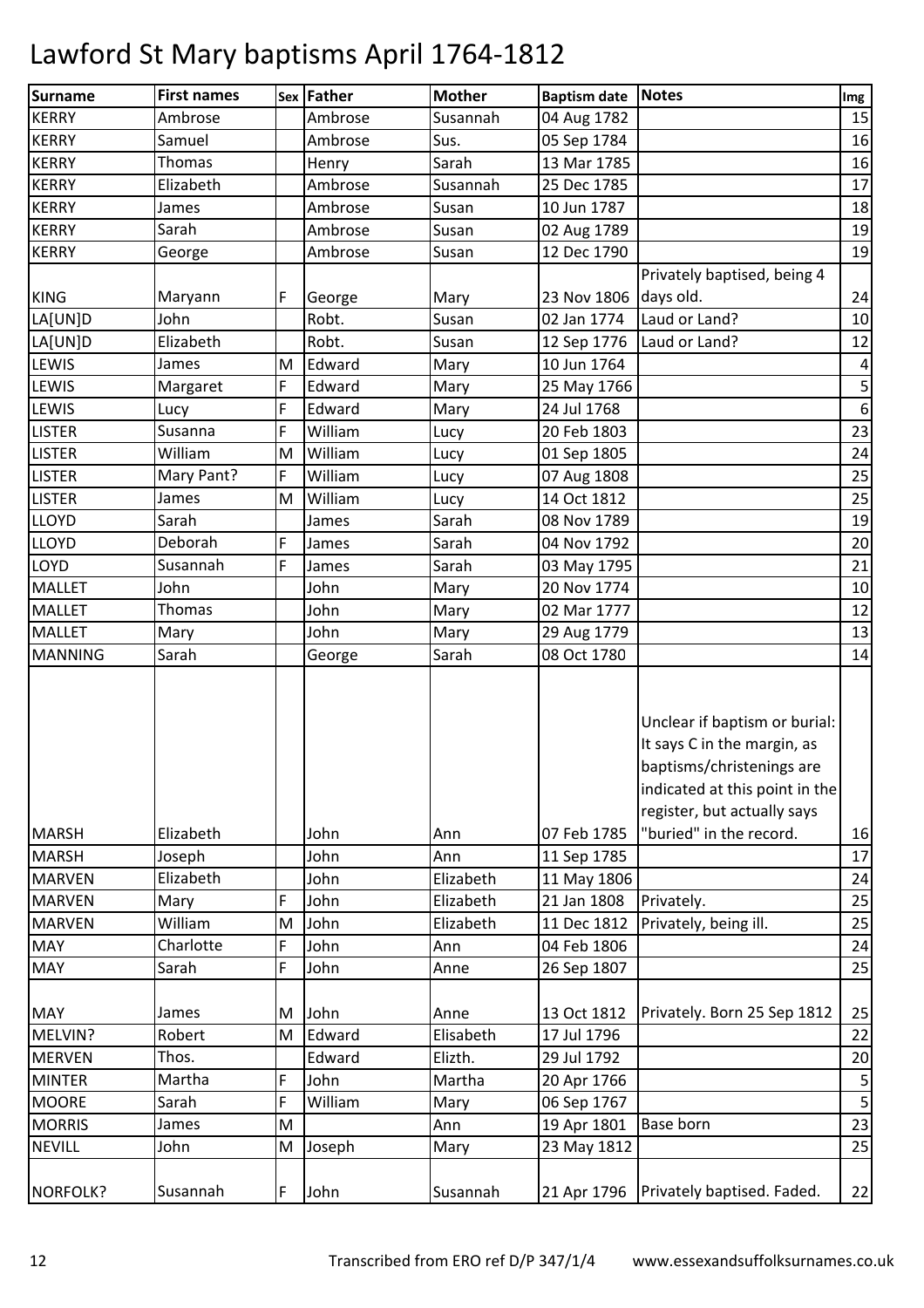| Surname        | <b>First names</b> |   | Sex Father | <b>Mother</b> | Baptism date Notes    |                                | Img                     |
|----------------|--------------------|---|------------|---------------|-----------------------|--------------------------------|-------------------------|
|                |                    |   |            |               |                       | Privately baptised. Brought    |                         |
| NORMAN?        | Sarah              | F | John       | Sarah         | 23 Jan 1802           | to church 23 Jan.              | 23                      |
| <b>OFFORD</b>  | John               | M | John       | Elizabeth     | 20 Oct 1771           |                                | $\bf 8$                 |
| <b>OFFORD</b>  | Elizabeth          | F | John       | Elizabeth     | 24 Jan 1773           |                                | $\boldsymbol{9}$        |
| <b>OFFORD</b>  | Hannah             |   | John       | Eliz.         | 12 Jan 1777           |                                | 12                      |
| <b>ORFORD</b>  | Robert             |   | John       | Eliz.         | 11 Dec 1774           |                                | 10                      |
| <b>ORPIN</b>   | Thomas             |   | Daniel     | Martha        | 23 Jun 1782           |                                | 15                      |
| <b>ORPIN</b>   | Elizabeth          |   | Daniel     | Martha        | 12 Oct 1783           |                                | 15                      |
| <b>ORPIN</b>   | John               |   | Daniel     | Martha        | 12 Feb 1786           |                                | 17                      |
| <b>ORPIN</b>   | Thomas             |   | Danl.      | Martha        | 10 Aug 1788           |                                | 18                      |
| <b>OSBORNE</b> | John               | M | William    | Alice         | 23 Jun 1811           |                                | 25                      |
|                |                    |   |            |               |                       |                                |                         |
| <b>PAGE</b>    | Hannah Norman      |   | Wm.        | Hannah        | 19 Sep 1784           |                                | 16                      |
| <b>PAGE</b>    | William            |   | Wm.        | Hanna         | 02 Jul 1786           |                                | 17                      |
| <b>PAGE</b>    | Samuel             |   | William    | Hannah        | 08 Jun 1788           | Publickly.                     | 18                      |
| <b>PAYNE</b>   | Samuel             |   | Saml.      | Susan         | 08 Nov 1789           |                                | 19                      |
| <b>PAYNE</b>   | Susan              |   | Samuel     | Susan         | 22 Jan 1792           |                                | 20                      |
| <b>PITCHER</b> | Mary               | F | Stephen    | Eleanor       | 28 Apr 1805           |                                | 24                      |
| <b>PLAMPIN</b> | Mary               |   | John       | Mary          | 17 Feb 1774           |                                | 10                      |
| <b>PLAMPIN</b> | John               |   | John       | Mary          | 08 Dec 1776           |                                | 12                      |
| <b>PLAMPIN</b> | John               |   | John       | Mary          | 25 Apr 1779           |                                | 13                      |
| <b>POLEY</b>   | Dicksey            | M |            | Sarah         |                       | 11 Sep 1796   B.B. (base born) | 22                      |
| <b>POLLY</b>   | Elizabeth          | F | Samuel     | Elizabeth     | 02 Jun 1765           |                                | 4                       |
| <b>POLLY</b>   | Samuel             | M | Samuel     | Elizabeth     | 23 Jun 1766           |                                | 5                       |
| <b>POLLY</b>   | Sarah              | F | Samuel     | Elizabeth     | 31 May 1767           |                                | $\overline{\mathbf{5}}$ |
| <b>POLLY</b>   | Mary               | F | Samuel     | Sarah         | 29 Jan 1769           |                                | $\boldsymbol{6}$        |
| <b>POLLY</b>   | Mary               | F | Samuel     | Elizabeth     | 05 Mar 1769           |                                | $\boldsymbol{6}$        |
| <b>POLLY</b>   | Maria              | F | Samuel     | Elizabeth     | 06 Jan 1771           |                                | $\overline{7}$          |
| <b>POLLY</b>   | Samuel             | M | Samuel     | Elizabeth     | 25 Oct 1772           |                                | $\boldsymbol{9}$        |
| <b>POLLY</b>   | Samuel             |   |            | Sarah         | 17 Mar 1776 Base born |                                | 11                      |
| <b>POLLY</b>   | Jemima             |   | Sam.       | Eliz.         | 01 May 1776           |                                | 11                      |
| <b>POLLY</b>   | Nathl.             |   | Saml.      | Eliz.         | 06 Jun 1779           |                                | 13                      |
| <b>POLLY</b>   | Wm                 |   | Samuel     | Elizabeth     | 20 May 1781           |                                | 14                      |
| <b>POLLY</b>   | Abraham            |   | Samuel     | Mary          | 27 Apr 1783           |                                | 15                      |
|                |                    |   |            |               |                       | Sarah and Nathaniel, base      |                         |
| <b>POLLY</b>   | Sarah              |   |            | Sarah         | 17 Oct 1783           | born of Sarah Polly.           | 15                      |
|                |                    |   |            |               |                       | Sarah and Nathaniel, base      |                         |
| <b>POLLY</b>   | Nathaniel          |   |            | Sarah         | 17 Oct 1783           | born of Sarah Polly.           | 15                      |
| <b>POOLEY</b>  | Sarah              |   | Thomas     | Mary          | 24 Jul 1774           |                                | 10                      |
| <b>POOLEY</b>  | John               |   | Samuel     | Mary          | 18 Sep 1774           |                                | 10                      |
| <b>POOLEY</b>  | Thomas             |   | Thomas     | Mary          | 08 Sep 1776           |                                | 12                      |
| <b>POTTER</b>  | Eliz.              |   | Thomas     | Susan         | 07 May 1775           |                                | 11                      |
| <b>POTTER</b>  | Thomas             |   | Tho.       | Eliz.         | 14 Jun 1778           |                                | 13                      |
| <b>POTTER</b>  | John               |   | Thomas     | Susan         | 20 Aug 1780           |                                | 14                      |
| <b>POTTER</b>  | John               |   | Thomas     | Susan         | 14 Oct 1781           |                                | 14                      |
| <b>POTTER</b>  | Lewis              |   | Thos.      | Susanna       | 09 May 1784           |                                | 16                      |
| <b>POTTER</b>  | Lewis              |   | Thomas     | Susannah      | 21 Aug 1785           |                                | 17                      |
| <b>POTTER</b>  | Susannah           |   | Thos.      | Susannah      | 05 Nov 1786           |                                | $17\,$                  |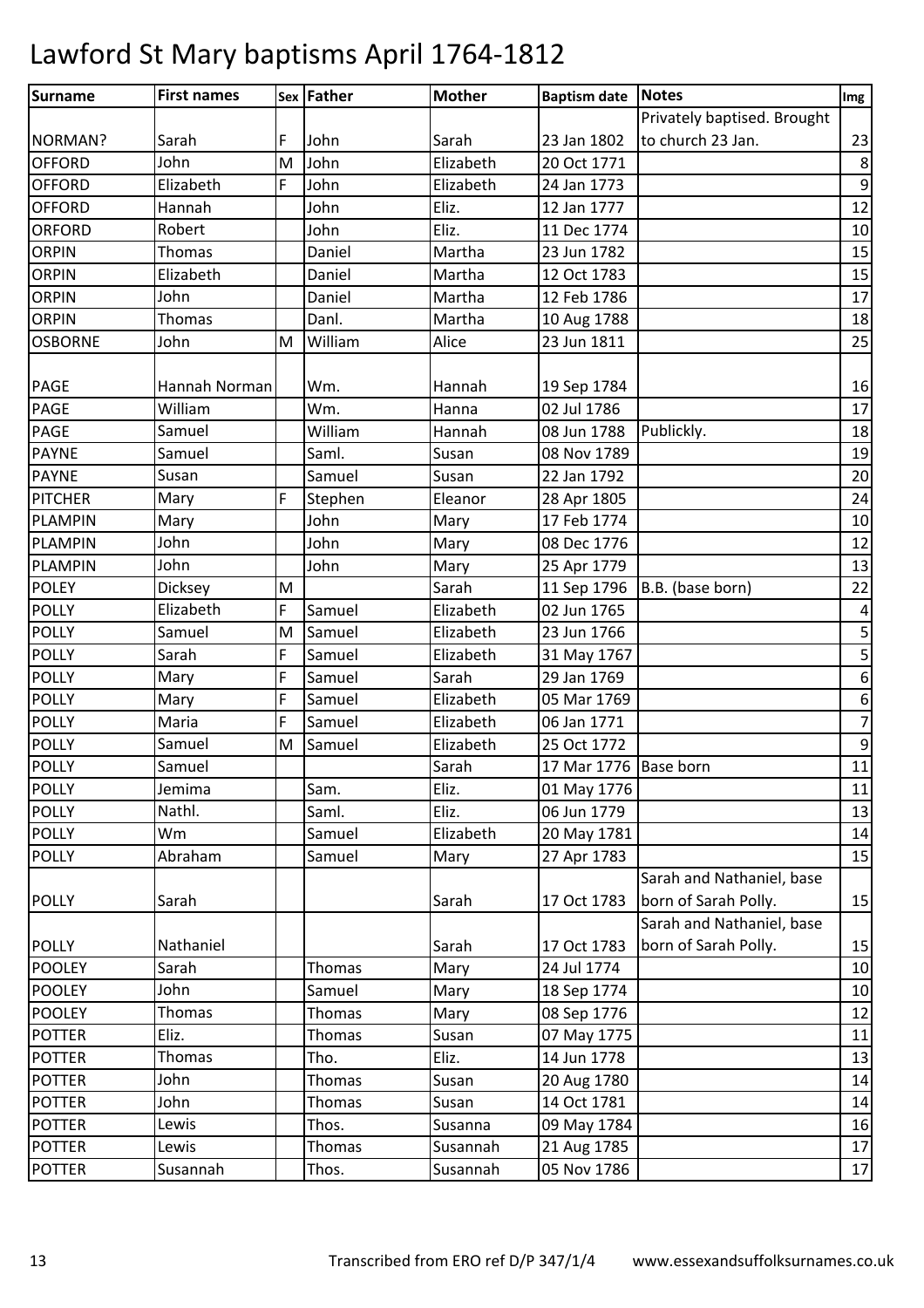| <b>Surname</b>  | <b>First names</b> |   | Sex Father   | <b>Mother</b> | <b>Baptism date</b> | Notes                             | Img             |
|-----------------|--------------------|---|--------------|---------------|---------------------|-----------------------------------|-----------------|
|                 |                    |   |              |               |                     | Mother's maiden name:             |                 |
|                 |                    |   |              |               |                     | Peremont. Privately.              |                 |
| <b>POTTER</b>   | Susan              |   | Thomas       | Susan         | 27 Jan 1788         | Publickly March.                  | 18              |
| <b>POTTER</b>   | William            |   | Thos.        | Susan         | 14 Feb 1790         |                                   | 19              |
| <b>POTTER</b>   | Sarah              |   | Thos.        | Susannah      | 03 Jun 1792         | A pauper. Recd.                   | 20              |
| <b>POTTER</b>   | Mannister          | M | Thos.        | Susan         | 05 Jan 1794         |                                   | 20              |
| <b>POWL</b>     | Lucy               |   | Nathl.       | Hannah        | 02 Jan 1791         |                                   | 19              |
|                 |                    |   |              |               |                     | Privately being very ill.         |                 |
|                 |                    |   |              |               |                     | Received into the church          |                 |
| PRESCOTT?       | Charles            | M | David        | Susannah      | 30 Mar 1811 April.  |                                   | 25              |
| <b>PRICK</b>    | Mary               |   | John         | Eleanor       | 30 Nov 1783         |                                   | 16              |
| <b>PRICK</b>    | Sarah Taylor       |   | John         | Eleanor       | 18 Mar 1787         |                                   | 18              |
| PRIGG           | Sophia             |   | Wiburgh      | Martha        | 08 Feb 1781         |                                   | 14              |
| PRIGG           | Martha             |   | Wiburgh      | Martha        | 14 Apr 1782         |                                   | 15              |
| PRIGG           | Robt.              | M | Whye Burwood | Martha        | 23 Jan 1784         |                                   | 16              |
| PRIGG           | Wm.                |   | Wiram        | Martha        | 17 Dec 1790         |                                   | 19              |
|                 |                    |   |              |               |                     | Received into the church.         |                 |
| PRIGG           | Elisabeth          | F | Wye Burwood  | Martha        | 16 Jan 1795         | Born 19 Mar 1793                  | 21              |
|                 |                    |   |              |               |                     | Privatley baptised 10 Dec         |                 |
|                 |                    |   |              |               |                     | 1794. Received into the           |                 |
| PRIGG           | Phoebe             | F | Wye Burwood  | Martha        | 16 Jan 1795         | church.                           | 21              |
| <b>PRIOR</b>    | John               | M | Ambrose      | Elizabeth     | 27 Oct 1771         |                                   | $\bf 8$         |
| <b>PRIOR</b>    | Thomas             |   | Ambrose      | Eliz.         | 10 Nov 1774         | Thomas & Robert of                | 10              |
| <b>PRIOR</b>    | Robert             |   | Ambrose      | Eliz.         | 10 Nov 1774         | Thomas & Robert of                | 10              |
|                 |                    |   |              |               |                     |                                   |                 |
|                 |                    |   |              |               |                     | Note: There's a burial on 7       |                 |
|                 |                    |   |              |               |                     | Jul 1775 in Lawford - is this     |                 |
|                 |                    |   |              |               |                     | the child, but without the        |                 |
|                 |                    |   |              |               |                     | mother's maiden name              |                 |
| <b>PRIOR</b>    | John Hinds         |   |              | Mary          |                     | 21 May 1775 used for its surname? | 11              |
| <b>PRIOR</b>    | Sarah James        |   |              | Sarah         | 22 Aug 1775         |                                   | 11              |
| <b>PRIOR</b>    | Thomas             |   | Ambrose      | Eliz.         | 29 Jun 1777         |                                   | 12              |
| <b>PRIOR</b>    | Elizabeth          |   | Ambrose      | Eliz.         | 05 Dec 1779         |                                   | 13              |
| <b>PRIOR</b>    | John               |   | John         | Mary          | 27 Jul 1783         |                                   | 15              |
| <b>PRIOR</b>    | Edward             |   | John         | Mary          | 15 May 1785         |                                   | 16              |
| <b>PRIOR</b>    | Elizabeth          |   | John         | Mary          | 07 Feb 1790         |                                   | 19              |
| <b>PRIOR</b>    | Sarah              |   | John         | Mary          | 09 Sep 1792         |                                   | 20              |
|                 |                    |   |              |               |                     |                                   |                 |
|                 |                    |   |              |               |                     | Privately baptised. Entered       |                 |
| <b>PRIOR</b>    | William            | M | John         | Mary          | 16 Aug 1795         | with 1796 baptisms.               | 21              |
|                 |                    |   |              |               |                     | Privately. Received into the      |                 |
| <b>PRIOR</b>    | Fanny              | F | John         | Hannah        | 12 Nov 1812         | church May 1813                   | 25              |
| <b>PRYKE</b>    | John               | M | John         | Hannah        | 17 Jun 1810         |                                   | 25              |
| <b>PURKIS</b>   | Ann                | F | John         | Susannah      | 13 Nov 1768         |                                   | 6               |
| <b>PURKISS</b>  | Mary               | F | John         | Susannah      | 16 Feb 1766         |                                   | 5               |
| <b>PURPLE</b>   | John               | M | Thomas       | Sarah         | 28 Jan 1770         |                                   | 6               |
| <b>PYMAN</b>    | Mary               | F | Edward       | Mary          | 28 Jul 1765         |                                   | $\pmb{4}$       |
| <b>RATCLIFF</b> | Samuel             | M | Samuel       | Catharine     | 05 Aug 1764         |                                   | $\vert 4 \vert$ |
| <b>RATCLIFF</b> | Elizabeth          | F | Saml.        | Catharine     | 01 Dec 1765         |                                   | $\vert 4 \vert$ |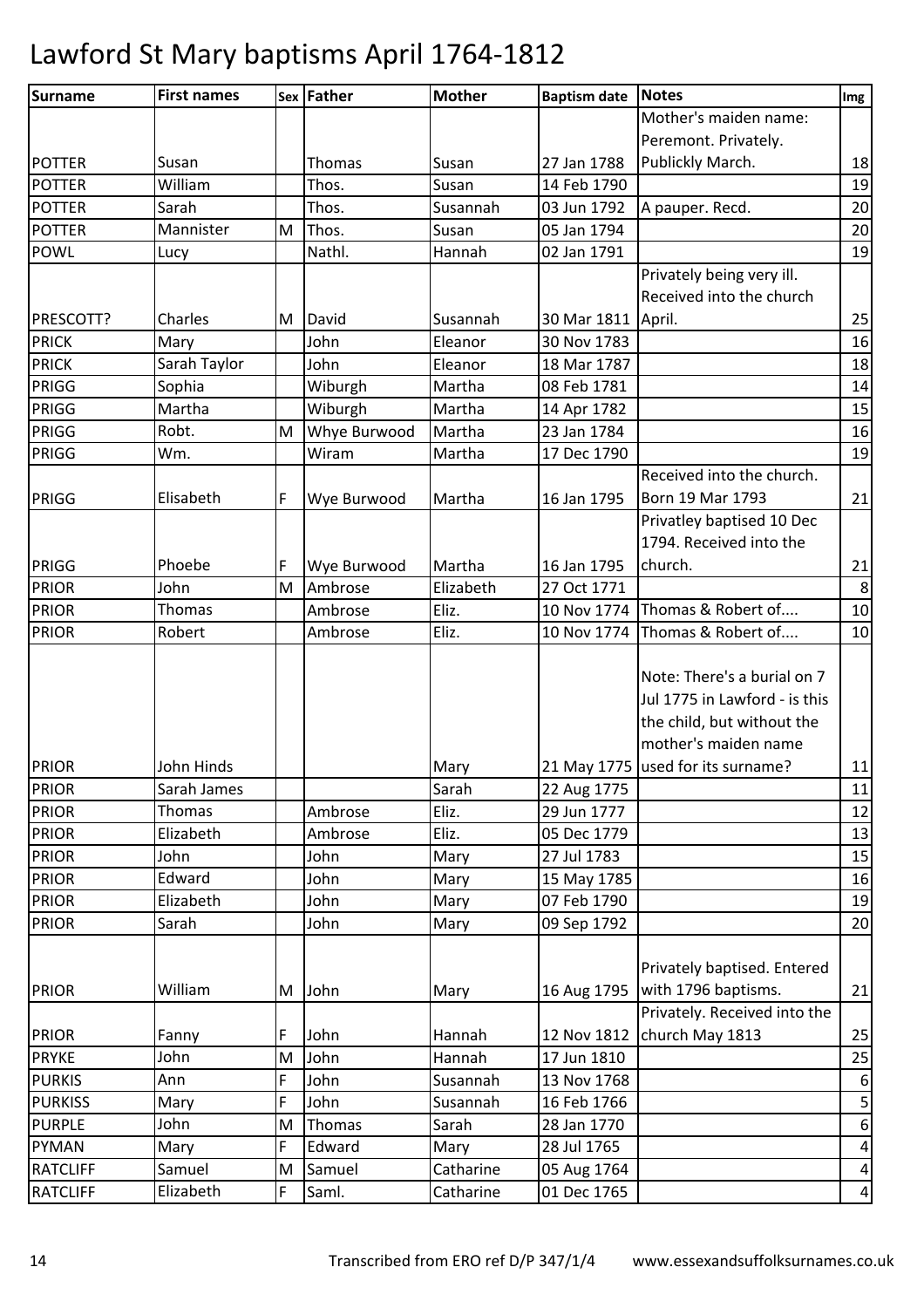| <b>Surname</b>    | <b>First names</b> |   | Sex Father | <b>Mother</b> | Baptism date Notes  |                                                 | Img                     |
|-------------------|--------------------|---|------------|---------------|---------------------|-------------------------------------------------|-------------------------|
| <b>RAYNOR</b>     | John               | M | Solomon    | Anne          | 24 Apr 1803         |                                                 | 23                      |
| <b>RAYNOR</b>     | Thomas             | M | Solomon    | Anne          |                     | 24 Apr 1803   Received into the church.         | 23                      |
|                   |                    |   |            |               |                     | Mother's maiden name:                           |                         |
| <b>RAYSON</b>     | John               | M | Solomon    | Ann           | 04 Nov 1787 Durrant |                                                 | 18                      |
| <b>REASON</b>     | Jeremiah           |   | Wm.        | Elizabeth     | 22 Apr 1792         |                                                 | 20                      |
| <b>REASON</b>     | Sarah              | F | William    | Mary          | 16 Mar 1794         |                                                 | 20                      |
| <b>REESON</b>     | William            |   | Willm.     | Mary          | 06 Mar 1791         |                                                 | 19                      |
| <b>REEVE</b>      | Mary               | F | William    | Mary          | 11 Feb 1798         |                                                 | 22                      |
| <b>RICHARDS</b>   | Hezekiah           |   | Hezekiah   | Anne          | 13 Oct 1791         |                                                 | 20                      |
| <b>RICHARDSON</b> | Ann                | F | Saul       | Ann           | 03 May 1764         |                                                 | 4                       |
| <b>RICHARDSON</b> | Mary               | F | Saul       | Anne          | 23 Aug 1767         |                                                 | $\overline{\mathbf{5}}$ |
| <b>RICHARDSON</b> | Susanna            |   | James      | Susanna       | 05 Mar 1775         |                                                 | 10                      |
| <b>RICHARDSON</b> | Mary               |   | James      | Susan         | 08 Sep 1776         |                                                 | 12                      |
| <b>RICHARDSON</b> | Susan              |   | James      | Susan         | 04 Oct 1778         |                                                 | 13                      |
| <b>RICHARDSON</b> | Sarah              |   | James      | Susannah      | 21 Jul 1782         |                                                 | 15                      |
| <b>RICHARDSON</b> | James              |   | James      | Susan         | 10 Jul 1785         |                                                 | 16                      |
| <b>RICHARDSON</b> | William            |   | James      | Susan         | 25 Dec 1791         |                                                 | 20                      |
| RIDDELSDELL       | Richard            | M | Richard    | Susannah      | 27 Jan 1771         |                                                 | $\overline{7}$          |
| RIDDELSDELL       | John               | M | John       | Sarah         | 14 Jul 1771         |                                                 | $\overline{7}$          |
| RIDDELSDELL       | Jemima             | F | Richard    | Susannah      | 23 Feb 1772         |                                                 | $\bf 8$                 |
| RIDDELSDELL       | Mary               |   | Richard    | Susanna       | 21 Aug 1774         |                                                 | 10                      |
| RIDDLESDALE       | Richard            |   | John       | Sarah         | 04 Feb 1776         |                                                 | 11                      |
| RIDDLESDALE       | John               |   | Richard    | Susan         | 24 Mar 1776         |                                                 | 11                      |
| RIDDLESDALE       | William            |   | John       | Sarah         | 09 Nov 1777         |                                                 | 12                      |
| RIDDLESDALE       | Susan              |   | John       | Sarah         | 29 Nov 1778         |                                                 | 13                      |
| RIDDLESDALE       | Maria              |   | Richd.     | Susanna       |                     | 16 Mar 1779 With 1780 baptisms.                 | 14                      |
| RIDDLESDALE       | Willm.             |   | Richd.     | Susanna       | 19 May 1780         |                                                 | 14                      |
| RIDDLESDALE       | Anne               |   | John       | Sarah         | 06 Jan 1782         |                                                 | 15                      |
| RIDDLESDALE       | Wm.                |   | Richd.     | Susan         | 09 Jun 1782         |                                                 | 15                      |
| RIDDLESDALE       | Sarah              |   | Richard    | Susannah      | 16 Nov 1783         |                                                 | 16                      |
| RIDDLESDALE       | Eliz.              |   | John       | Sarah         | 02 May 1784         |                                                 | 16                      |
| RIDDLESDALE       | Daniel             |   | Richd.     | Susan         | 07 Aug 1785         |                                                 | 17                      |
| RIDDLESDALE       | George             |   | Richd.     | Susan         | 01 Jun 1787         |                                                 | 18                      |
| RIDDLESDALE       | George             |   | Richard    | Susan         | 01 Mar 1789         |                                                 | 19                      |
| RIDDLESDALE       | John               | M | John       | Judith        | 13 Dec 1795         |                                                 | 21                      |
| RIDDLESDALE       | Richard            | M | John       | Judith        | 16 Apr 1797         |                                                 | 22                      |
| RIDDLESDALE       | Daniel             | M | Richard    | Mary          | 05 Nov 1802         | Privately baptised. Brought<br>to church 21 Nov | 23                      |
| RIDDLESDALE       | Mary               | F | Richard    | Mary          | 13 May 1804         |                                                 | 24                      |
| RIDDLESDALE       | <b>Richard Day</b> | M | Richd.     | Mary          | 09 Jun 1805         |                                                 | 24                      |
|                   |                    |   |            |               |                     | Daughter of Richard                             |                         |
| RIDDLESDALE       | Mary               | F | Richard    | Mary          | 30 Aug 1807         | Riddlesdale jnr.                                | 25                      |
| RIDDLESDALE       | Mary               | F | Richard    | Mary          | 11 Dec 1808         |                                                 | 25                      |
| RIDDLESDELL       | Sarah              | F | John       | Sarah         | 13 Dec 1767         |                                                 | $\mathsf S$             |
| RIDDLESDELL       | Susannah           | F | Richard    | Susannah      | 24 Dec 1769         |                                                 | $\boldsymbol{6}$        |
| RIDDLESDELL       | Susan              | F | Richard    | Susan         | 04 Jul 1773         |                                                 | $\overline{9}$          |
| RIDELSDELL        | Mary               | F | John       | Sarah         | 17 Oct 1773         |                                                 | 10                      |
| <b>ROBERTS</b>    | Sarah              |   | John       | Sarah         | 15 Jan 1788         | Publickly.                                      | 18                      |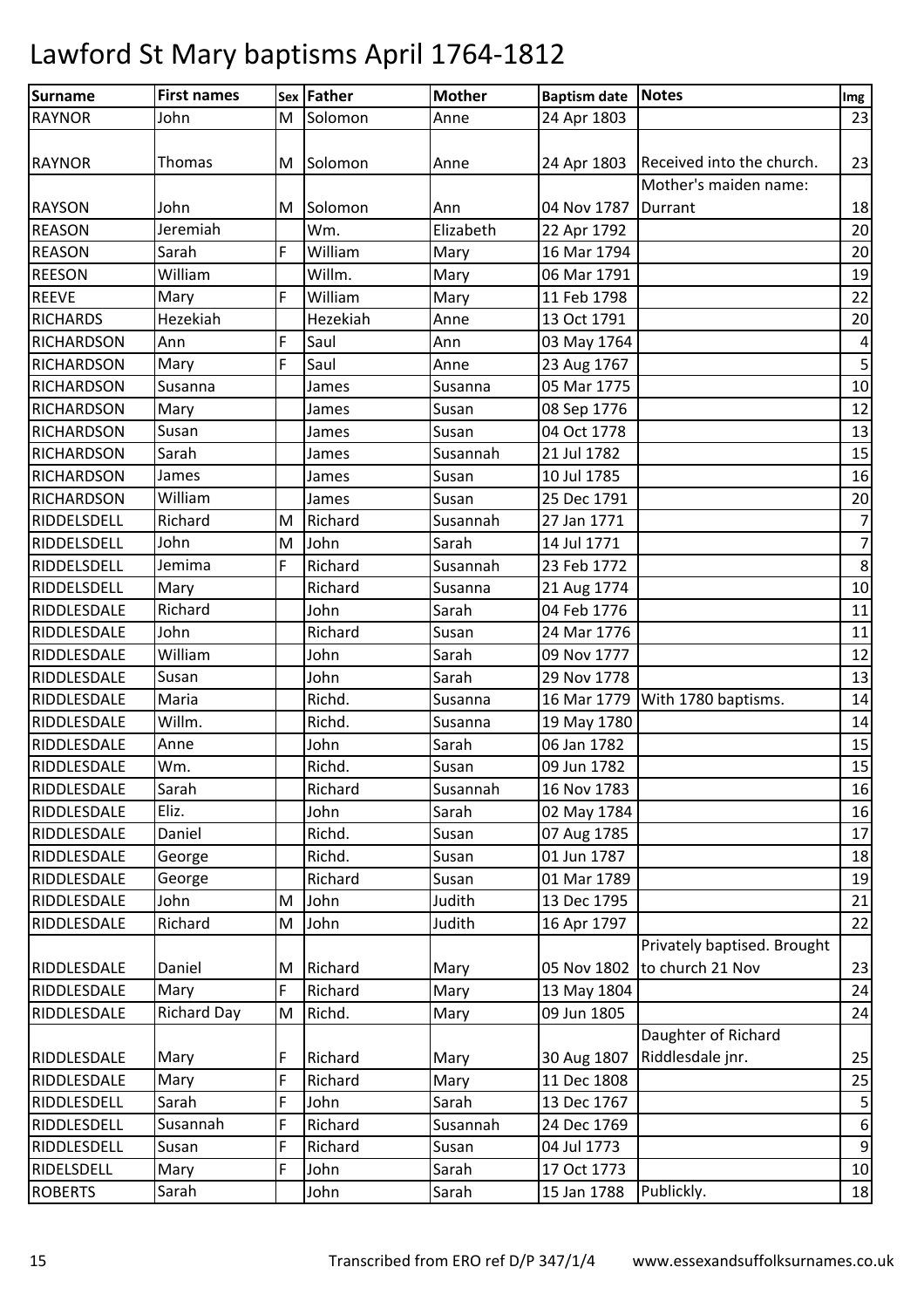| <b>Surname</b>  | <b>First names</b> |           | <b>Sex Father</b> | <b>Mother</b> | <b>Baptism date Notes</b> |                              | Img              |
|-----------------|--------------------|-----------|-------------------|---------------|---------------------------|------------------------------|------------------|
| <b>ROBERTS</b>  | Samuel             |           | John              | Sarah         | 03 Jan 1790               |                              | 19               |
| <b>ROBERTS</b>  | Charles            | M         | John              | Sarah         | 11 Jan 1801               |                              | 23               |
| <b>ROBINSON</b> | George             | M         | John              | Sarah         | 23 Jul 1797               |                              | 22               |
| <b>ROUSE</b>    | Robert             | M         | Jasper            | Elisabeth     | 23 Aug 1795               |                              | 21               |
| <b>ROWLING</b>  | Elizabeth          | F         | John              | Ann           | 05 Nov 1764               |                              | 4                |
| <b>ROWLING</b>  | Sarah              | F         | John              | Ann           | 26 Apr 1767               |                              | 5                |
| <b>ROWLING</b>  | Joseph             | ${\sf M}$ | John              | Ann           | 05 Aug 1770               |                              | $\boldsymbol{6}$ |
| <b>ROWLING</b>  | Mary               | F         | John              | Ann           | 23 May 1773               |                              | $\boldsymbol{9}$ |
| <b>RUFFLES</b>  | Margarett          | F         | Edward            | Mary          | 28 Jul 1765               |                              | $\pmb{4}$        |
| <b>RUFFLES</b>  | William            | M         | Edward            | Mary          | 22 Sep 1771               |                              | $\overline{7}$   |
| <b>RUSSEL</b>   | Isaac?             | M         | Robt.             | Elisabeth     | 18 Sep 1796               |                              | 22               |
|                 |                    |           |                   |               |                           | Privately. Received into the |                  |
| <b>RUSSEL</b>   | Lucy               | F         | Robert            | Elizabeth     | 09 Jun 1803               | church 19 June               | 23               |
| <b>RUSSELL</b>  | Mary               | F         | Robert            | Eliz.         | 28 Apr 1793               |                              | 20               |
|                 |                    |           |                   |               |                           | Mother's maiden name:        |                  |
| <b>RUSSELLS</b> | Daniel             |           | Robt.             | Elizth.       | 06 Apr 1788               | King                         | 18               |
| <b>RUSSELS</b>  | Elizabeth          |           | Robt.             | Elizabeth     | 10 Oct 1790               |                              | 19               |
| SADLER          | Mary               | F         | Henry             | Catharine     | 25 Sep 1803               |                              | 24               |
| <b>SANDS</b>    | Mary               |           | John              | Hannah        | 02 Nov 1783               |                              | 15               |
| <b>SCHOONER</b> | Hannah             | F         | John              | Elizabeth     | 19 Sep 1810               |                              | 25               |
| <b>SCOT</b>     | Sarah              |           | John              | Susan         | 26 Mar 1775               |                              | 11               |
|                 |                    |           |                   |               |                           |                              |                  |
| <b>SCOT</b>     | Priscilla Hannah   |           | John              | Susan         | 22 Sep 1776               |                              | 12               |
| <b>SCOT</b>     | Edward             |           | John              | Susan         | 16 Nov 1777               |                              | 12               |
| <b>SCOTT</b>    | Susannah           | F         | John              | Susannah      | 23 Feb 1766               |                              | $\mathsf S$      |
| <b>SCOTT</b>    | William            | M         | John              | Susan         | 06 Dec 1767               |                              | 5                |
| <b>SCOTT</b>    | Robert             | M         | John              | Susan         | 27 May 1770               |                              | $\overline{6}$   |
| <b>SCOTT</b>    | James              | M         | John              | Susan         | 12 May 1771               |                              | $\overline{7}$   |
| <b>SCOTT</b>    | Robert             |           | John              | Susan         | 05 Oct 1773               |                              | $10\,$           |
| <b>SCOTT</b>    | Robert             |           | John              | Susan         | 25 Sep 1780               |                              | 14               |
| <b>SCOTT</b>    | Mary               |           | John              | Eleanor       | 01 Jan 1792               |                              | 20               |
| <b>SCOTT</b>    | Eleanor            |           | John              | Eleanor       | 01 Jan 1792               | Recd.                        | 20               |
| <b>SCOTT</b>    | John               | M         | John              | Eleanor       | 23 Feb 1794               |                              | 20               |
| <b>SCOTT</b>    | <b>Adam Harvey</b> | M         | John              | Eleanor       | 19 Jun 1796               |                              | 22               |
| <b>SCOTT</b>    | Susannah           | F         | John              | Eleanor       | 17 Jun 1798               |                              | 22               |
| <b>SCOTT</b>    | <b>Adam Harvey</b> | M         | John              | Eleanor       | 11 Jan 1800               |                              | 22               |
| <b>SCOTT</b>    | Hannah             | F         | John              | Eleanor       | 14 Aug 1803               |                              | 24               |
| <b>SCOTT</b>    | William            | M         | John              | Eleanor       | 09 Mar 1806               |                              | 24               |
| <b>SCOTT</b>    | Robert             | M         | John              | Eleanor       | 19 Feb 1809               |                              | 25               |
| <b>SCOTT</b>    | James              | M         | John              | Eleanor       | 10 Feb 1811               |                              | 25               |
| <b>SCOTT</b>    | Frances            | F         | John              | Eleanor       | 09 Jun 1811               |                              | 25               |
| <b>SCOTT</b>    | Joseph             | M         | John              | Eleanor       | 01 Nov 1812               |                              | 25               |
| SEAGAR          | William            | M         | Edward            | Mary          | 14 Jul 1805               |                              | 24               |
| <b>SEAGAR</b>   | Samuel             | M         | Edward            | Mary          | 29 Nov 1807               |                              | 25               |
|                 |                    |           |                   |               |                           | Privately. Received into the |                  |
| <b>SEAGER</b>   | Edward             | M         | Edward            | Mary          |                           | 27 May 1803 church 19 June   | 23               |
| <b>SEAGUR</b>   | John               | M         | Edward            | Mary          | 06 May 1810               |                              | 25               |
| <b>SEAGUR</b>   | Anne               | F         | Edward            | Mary          | 31 May 1812               |                              | 25               |
| <b>SEGGARS</b>  | Sarah              | F         | James             | Mary          | 19 Apr 1801               |                              | 23               |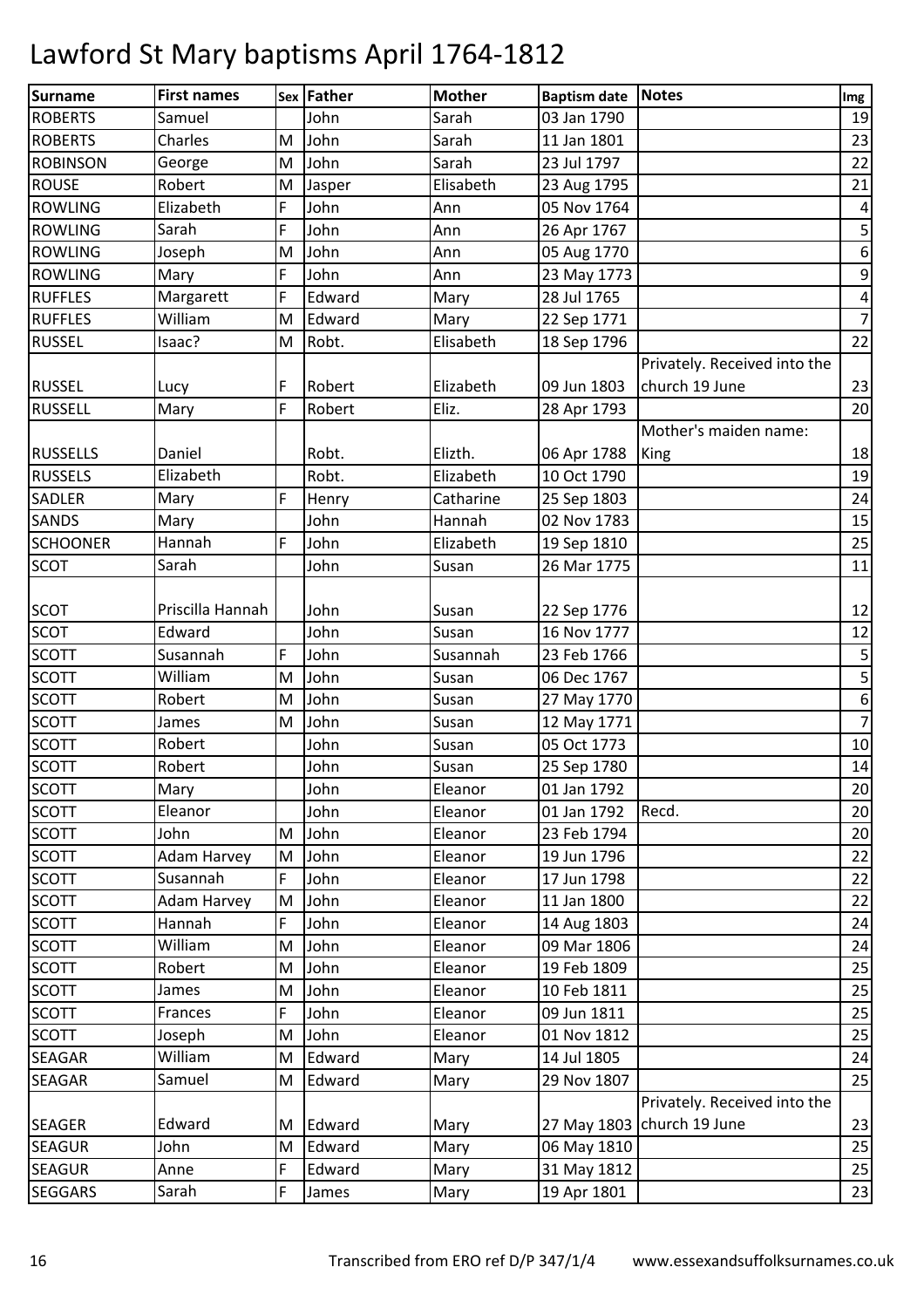| <b>Surname</b>   | <b>First names</b> |   | Sex Father | <b>Mother</b> | <b>Baptism date</b> | <b>Notes</b>                  | Img              |
|------------------|--------------------|---|------------|---------------|---------------------|-------------------------------|------------------|
| <b>SEXTON</b>    | James              |   | James      | Elizabeth     | 22 Jul 1781         |                               | 14               |
|                  |                    |   |            |               |                     | Privately. Received into the  |                  |
| <b>SHAFFIELD</b> | John               | M | John       | Sarah         | 16 Jun 1803         | church July 10.               | 23               |
| <b>SIBBON</b>    | Jno.               |   | Jno.       | Hannah        | 10 Oct 1784         |                               | 16               |
| <b>SIMPSON</b>   | Martha             | F | Isaac      | Hannah        | 28 Apr 1765         |                               | $\vert 4 \vert$  |
| <b>SIMPSON</b>   | Samuel             | M | Isaac      | Hannah        | 20 Jul 1766         |                               | 5                |
| <b>SIMPSON</b>   | Hannah             | F | Isaac      | Hannah        | 10 Oct 1767         |                               | $\overline{5}$   |
| <b>SIMPSON</b>   | Martha             | F | Isaac      | Hannah        | 02 Oct 1768         |                               | $\boldsymbol{6}$ |
| <b>SIMPSON</b>   | Sarah              | F | Isaac      | Hannah        | 17 Nov 1773         |                               | 10               |
| <b>SIMPSON</b>   | Samuel             |   | Isaac      | Hannah        | 11 Dec 1774         |                               | 10               |
|                  |                    |   |            |               |                     |                               |                  |
|                  |                    |   |            |               |                     |                               |                  |
|                  |                    |   |            |               |                     | Sarah Frostick, wife of Isaac |                  |
|                  |                    |   |            |               |                     | Frostick. Her maiden name     |                  |
|                  |                    |   |            |               |                     | was Smith, she was born at    |                  |
|                  |                    |   |            |               |                     | Mistley an adjoining parish   |                  |
|                  |                    |   |            |               |                     | in the year 1757 (Note:       |                  |
|                  |                    |   |            |               |                     | Isaac Frostick * is not* her  |                  |
|                  |                    |   |            |               |                     | father but her husband, and   |                  |
|                  |                    |   |            |               |                     | Smith is not necessarily her  |                  |
|                  |                    |   |            |               |                     | mother's name but her         |                  |
| <b>SMITH</b>     | Sarah              |   | Isaac      |               | 17 Mar 1782         | maiden name!)                 | 15               |
| SOUTHGATE        | Susan              |   | Edward     | Susan         | 03 Nov 1788         |                               | 18               |
| SOUTHGATE        | Hannah             |   | Samuel     | Elizabeth     | 15 Jan 1792         |                               | 20               |
| <b>SOUTHGATE</b> | Emily              | F | Saml.      | Elizabeth     | 09 Nov 1794         |                               | 21               |
| SOUTHGATE        | Samuel             | M | Samuel     | Eliz.         | 26 Mar 1797         |                               | 22               |
| <b>SOUTHGATE</b> | John               |   |            | Hannah        | 17 Jul 1808         | Illegitimate                  | 25               |
| <b>SPARROW</b>   | Eliza              | F | James      | Susan         | 19 Apr 1812         |                               | 25               |
| <b>SPOONER</b>   | Lydia              | F | Jno.       | Lydia         | 30 Nov 1792         |                               | 20               |
| <b>SPOONER</b>   | John               |   | M John     | Lydia         | 12 Jan 1794         |                               | 20               |
| <b>SPOONER</b>   | Abraham            | M | John       | Lydia         | 17 May 1795         |                               | 21               |
| <b>SPOONER</b>   | William            | M | John       | Lydia         | 09 Jul 1797         |                               | 22               |
| <b>SPOONER</b>   | Thomas             | M | John       | Liddy         | 14 Apr 1799         |                               | 22               |
| <b>SPOONER</b>   | Samuel             | M | John       | Lydia         | 14 Jun 1801         |                               | 23               |
|                  |                    |   |            |               |                     | Privately. Received into the  |                  |
| <b>SPOONER</b>   | Benjamin           |   | M John     | Lydia         |                     | 16 May 1803   church May 29   | 23               |
|                  |                    |   |            |               |                     |                               |                  |
|                  |                    |   |            |               |                     | Privately. Brought to church  |                  |
| <b>SPOONER</b>   | Dennis             | M | John       | Lydia         | 27 Dec 1804         | 13th January 1805.            | 24               |
| <b>SPOONER</b>   | Marianne           | F | John       | Lydia         | 06 Jan 1808         |                               | 25               |
|                  |                    |   |            |               |                     |                               |                  |
|                  |                    |   |            |               |                     | The month is either Jan or    |                  |
| <b>SPURDEN</b>   | John               | M | William    | Elizabeth     | 05 * 1765           | Feb - too small to read.      | 4                |
| <b>SPURDEN</b>   | Jonathan           | M | William    | Elizabeth     | 28 Dec 1766         |                               | 5 <sup>1</sup>   |
| <b>SPURDEN</b>   | Robert             |   | William    | Eliz.         | 30 Jan 1774         |                               | 10               |
| <b>SPURDEN</b>   | Sarah              |   | Willm.     | Eliz.         | 13 Sep 1778         |                               | 13               |
| <b>SPURDON</b>   | Elizabeth          | F | William    | Elizabeth     | 02 Apr 1769         |                               | $6 \mid$         |
| <b>SPURDON</b>   | Sampson            | M | William    | Elizabeth     | 31 Mar 1771         |                               | 7                |
| <b>SPURDON</b>   |                    |   | William    |               | 31 Mar 1776         |                               |                  |
|                  | Samuel             |   |            | Eliz.         |                     |                               | 11               |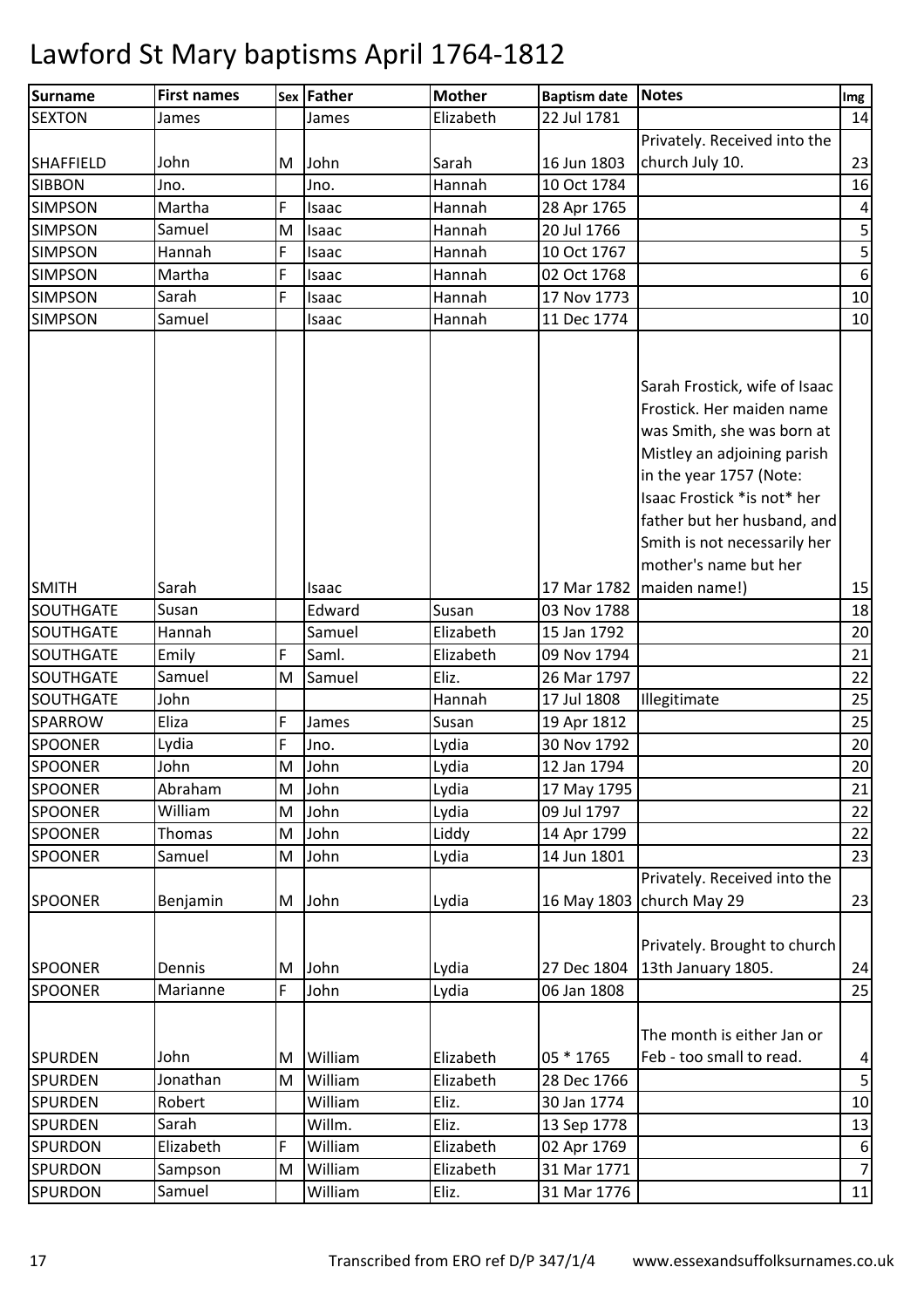| <b>Surname</b>   | <b>First names</b>    |   | Sex Father | <b>Mother</b> | <b>Baptism date</b> | <b>Notes</b>                                                                              | Img                     |
|------------------|-----------------------|---|------------|---------------|---------------------|-------------------------------------------------------------------------------------------|-------------------------|
| <b>SPURGEN</b>   | Phoebe                |   | William    | Elizabeth     | 25 Mar 1781         |                                                                                           | 14                      |
| <b>STACY</b>     | Elizabeth             | F | John       | Elizabeth     | 25 Jan 1767         |                                                                                           | $\overline{\mathbf{5}}$ |
| <b>STANNARD</b>  | Elizabeth             | F | George     | Hannah        | 16 Dec 1804         |                                                                                           | 24                      |
| <b>STEBBIN</b>   | Sarah                 |   | John       | Sarah         | 28 Aug 1785         |                                                                                           | 17                      |
| <b>STEBBIN</b>   | Elizabeth             |   | John       | Sarah         | 18 Mar 1787         |                                                                                           | 18                      |
| <b>STEBBIN</b>   | Priscilla             | F | John       | Sarah         | 05 Jan 1794         |                                                                                           | 20                      |
| <b>STEBBING</b>  | William               | M | John       | Sarah         | 14 Jun 1801         |                                                                                           | 23                      |
| <b>STUBBIN</b>   | Mary                  | F | John       | Sarah         |                     | Received into the church.<br>Born and privately baptised<br>20 Mar 1796   March 31st 1790 | 21                      |
| <b>STUBBIN</b>   | George                | M | John       | Sarah         | 20 Mar 1796         |                                                                                           | 21                      |
| <b>STUDD</b>     | Nathaniel             |   | Nathl.     | Mary          | 05 Mar 1790         |                                                                                           | 19                      |
| <b>SUMMERS</b>   | Harriet               | F |            | Sarah         | 12 Feb 1804         | Illegitimate                                                                              | 24                      |
| <b>SYLVESTER</b> | <b>Francis Robert</b> | M | Francis    | Martha        | 10 Dec 1812         | Privately.                                                                                | 25                      |
| <b>TAYLOR</b>    | Sarah                 |   | Simon      | Sarah         | 12 Mar 1786         |                                                                                           | 17                      |
| <b>TAYLOR</b>    | Sarah                 |   | Simon      | Sarah         | 18 Mar 1787         |                                                                                           | 17                      |
| <b>TAYLOR</b>    | Simon                 |   | Simon      | Sarah         | 15 Feb 1789         |                                                                                           | 19                      |
| <b>TAYLOR</b>    | Mary                  |   | Simon      | Sarah         | 02 Jan 1791         |                                                                                           | 19                      |
| <b>TAYLOR</b>    | Elizabeth             | F | Simon      | Sarah         | 18 Nov 1792         |                                                                                           | 20                      |
| <b>TAYLOR</b>    | John                  | M | Simon      | Mary          | 22 Mar 1801         |                                                                                           | 23                      |
| <b>TAYLOR</b>    | James                 | M | Samuel     | Susan         | 10 Nov 1811         |                                                                                           | 25                      |
| <b>TROWLES</b>   | John                  | M | John       | Ann           | 05 Jul 1801         |                                                                                           | 23                      |
| <b>TURNER</b>    | Hannah                | F | Thos.      | Sarah         | 09 Mar 1766         |                                                                                           | 5 <sub>l</sub>          |
| <b>TURNER</b>    | William               |   |            | Mary          | 24 Sep 1786         | Vagrant                                                                                   | 17                      |
| <b>TURTLE</b>    | John                  | M | Parker     | Hannah        | 22 May 1768         |                                                                                           | 6                       |
| <b>TURTLE</b>    | Edward                | M | Parker     | Hannah        | 11 Mar 1770         |                                                                                           | $6 \mid$                |
| <b>TURTLE</b>    | Robert                | M | Parker     | Hannah        | 29 Mar 1772         |                                                                                           | 8 <sup>1</sup>          |
| <b>TURTLE</b>    | Hannah                |   | Parker     | Hannah        | 03 Jul 1774         |                                                                                           | 10                      |
| <b>TURTLE</b>    | George                |   | Parker     | Hannah        | 07 Jul 1776         |                                                                                           | 11                      |
| <b>TURTLE</b>    | Joseph                |   | Parker     | Hannah        | 10 Jan 1779         |                                                                                           | 13                      |
| <b>TURTLE</b>    | Isaac                 |   | Parker     | Hannah        | 03 Mar 1782         |                                                                                           | 15                      |
| <b>TURTLE</b>    | James                 |   | Parker     | Hannah        | 06 Feb 1785         |                                                                                           | 16                      |
| <b>TURTLE</b>    | Benjamin              |   | Parker     | Hannah        | 15 Nov 1789         |                                                                                           | 19                      |
| <b>VICE</b>      | James                 |   | James      | Hannah        | 29 Jun 1783         |                                                                                           | 15                      |
| <b>WARREN</b>    | William               |   | Nathaniel  | Elizabeth     | 16 Mar 1783         |                                                                                           | 15                      |
| <b>WARREN</b>    | Sophia                |   | Nathaniel  | Elizabeth     | 30 Oct 1785         |                                                                                           | 17                      |
| <b>WARREN</b>    | Ashly                 |   | Nathaniel  | Mary          | 27 Jul 1788         |                                                                                           | 18                      |
| <b>WASH</b>      | Sarah                 | F | Henry      | Sarah         | 13 Oct 1805         |                                                                                           | 24                      |
| <b>WATTS</b>     | Henry                 |   | Robert     | Anne          | 19 Mar 1782         |                                                                                           | 15                      |
| <b>WATTS</b>     | Ann                   |   | Robert     | Ann           | 26 Jan 1785         |                                                                                           | 16                      |
| <b>WHYAT</b>     | Hannah                |   | Wm.        | Mary          | 29 Jan 1786         |                                                                                           | 17                      |
| <b>WHYAT</b>     | Lucy                  |   | Wm.        | Mary          | 18 Mar 1787         |                                                                                           | 18                      |
| <b>WILKEN</b>    | John                  | M | Roger      | Frances       | 23 Dec 1798         |                                                                                           | 22                      |
| <b>WILKIN</b>    | Elizabeth             |   | Roger      | Frances       | 14 Oct 1792         |                                                                                           | 20                      |
| <b>WILKIN</b>    | William               | M | Roger      | Frances       | 18 May 1794         |                                                                                           | 20                      |
| <b>WINNEY</b>    | Joseph                |   | Robert     | Sarah         | 20 Oct 1792         |                                                                                           | 20                      |
| <b>WINNEY</b>    | John                  | M | Robert     | Sarah         | 22 Mar 1795         |                                                                                           | 21                      |
| <b>WINNEY</b>    | Sarah                 | F | Robert     | Sarah         | 18 Sep 1803         |                                                                                           | 24                      |